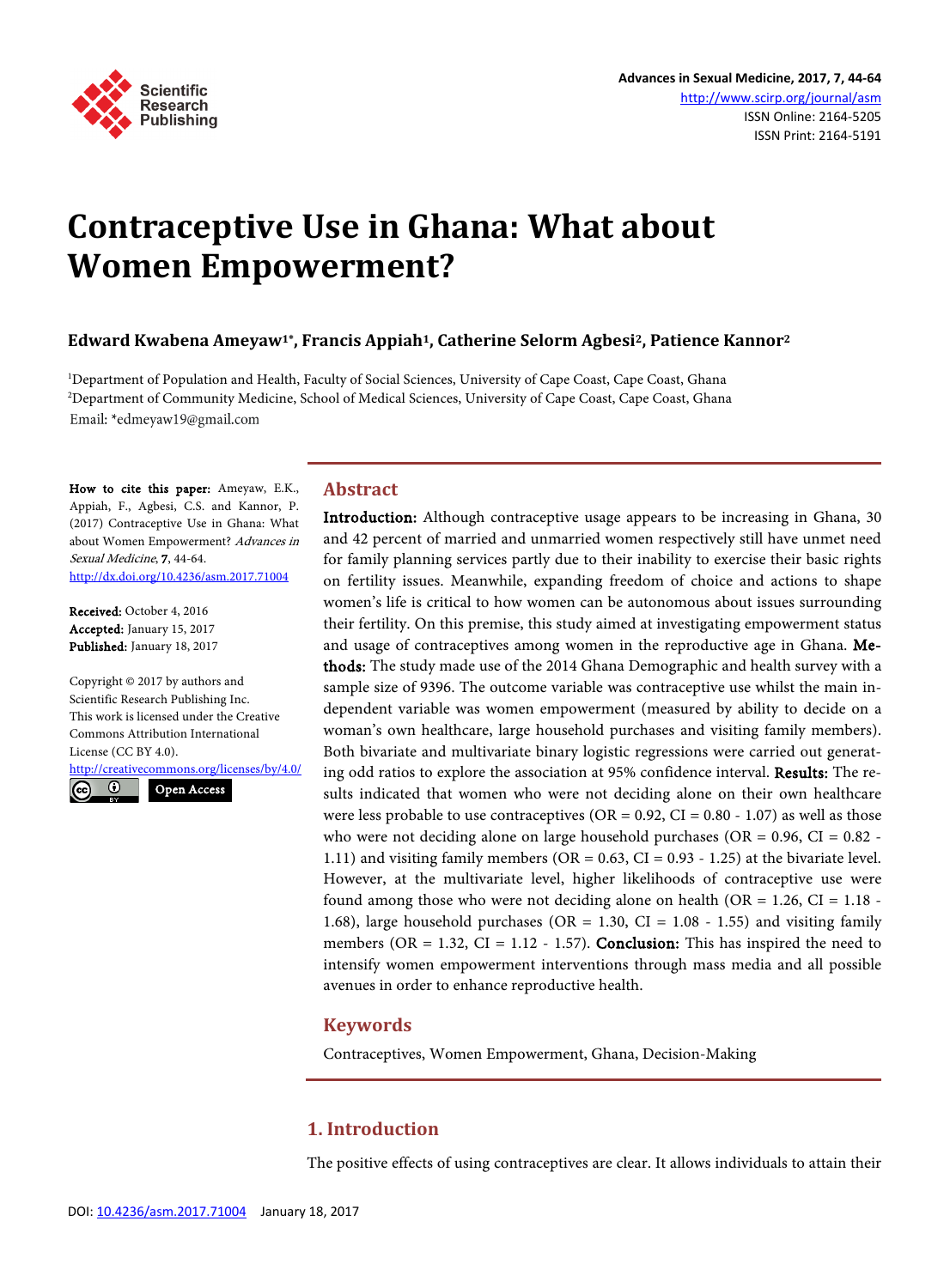fundamental rights by giving them an option to make informed decisions about timing and number of children to have [\[1\].](#page-18-0) Besides, it contributes to the overall aggregate of women's health by reducing maternal mortality as well as controlling infant mortality [\[1\]](#page-18-0) [\[2\].](#page-18-1) Thus, too wide or too closely spaced pregnancies and unplanned pregnancies among younger women in particular give rise to health risks for mothers and infants coupled with higher maternal and neonatal mortality rates. These factors, among others provide health rationale for fertility regulation and family planning, which constitutes an essential element of preventive healthcare [\[3\].](#page-18-2)

Meanwhile, globally, wide disparities exist among women in developed and developing countries in terms of contraceptive use. For instance, only 33 percent of married or in-union women use contraceptives in Africa, compared to 59 percent and 75 percent among their counterparts in the Oceania and North America respectively [\[1\].](#page-18-0) Similarly, the trend of contraceptive use among women in their reproductive age group in Ghana is also not too good. Generally, contraceptive use in Ghana is gradually increasing. For instance, modern contraceptive use has increased from 10 to 22 percent from 1993 to 2014 while demand satisfaction for modern contraceptives has also risen from 18 to 30 percent within the same period [\[4\].](#page-18-3) At the same time, approximately, 30 and 42 percent of married and unmarried women respectively still have unmet need for family planning services while total demand for family planning service stands at 87 percent for unmarried sexually active women [\[4\].](#page-18-3)

This projects that women, especially from developing countries such as Ghana, are still vulnerable manifesting in the abuse of their rights and privileges in the areas of education, health, politics, economics and reproductive issues thereby putting them at a higher risk of deaths and sexually transmitted infections [\[5\].](#page-18-4) Accordingly, over the years, implementation of innovative measures and interventions to holistically better the lives of women has been the focus of global communities. Typically, prior to the inception of Sustainable Development Goals (specifically goal 5 which succinctly looks at gender equality and empowerment of females), the Millennium Development Goal 3 was set to promote equality and women empowerment [\[6\].](#page-18-5)

Similarly, Ghana has implemented several programs and strategies to be at par with global vision of ensuring a quality health for women and children. For instance, the Ghana National Family Planning Programme was initiated in 1970 under the Ministry of Finance and Economic Planning to provide needed services and support to couples and individuals to have the opportunity to freely determine the number and spacing of children they desire [\[7\].](#page-18-6) The Maternal and Child Health as well as Ghana National Planning Programme (MCH/FP) were later fused under the Ministry of Health since the health of women and children were still a primary concern of the nation. The country further migrated from MCH/FP to a wide scope of services of reproductive health. Again, the healthcare system has been layered in five levels, ranging from health posts, health centres and clinics, district hospitals, regional hospitals and teaching hospitals and people can access family planning and other reproductive issues at each level. All these levels are funded by the government through internally generated fund and donor agencies [\[8\],](#page-18-7) however, contraceptives are provided at a cost.

What constitutes women empowerment has been defined in several ways. Momsen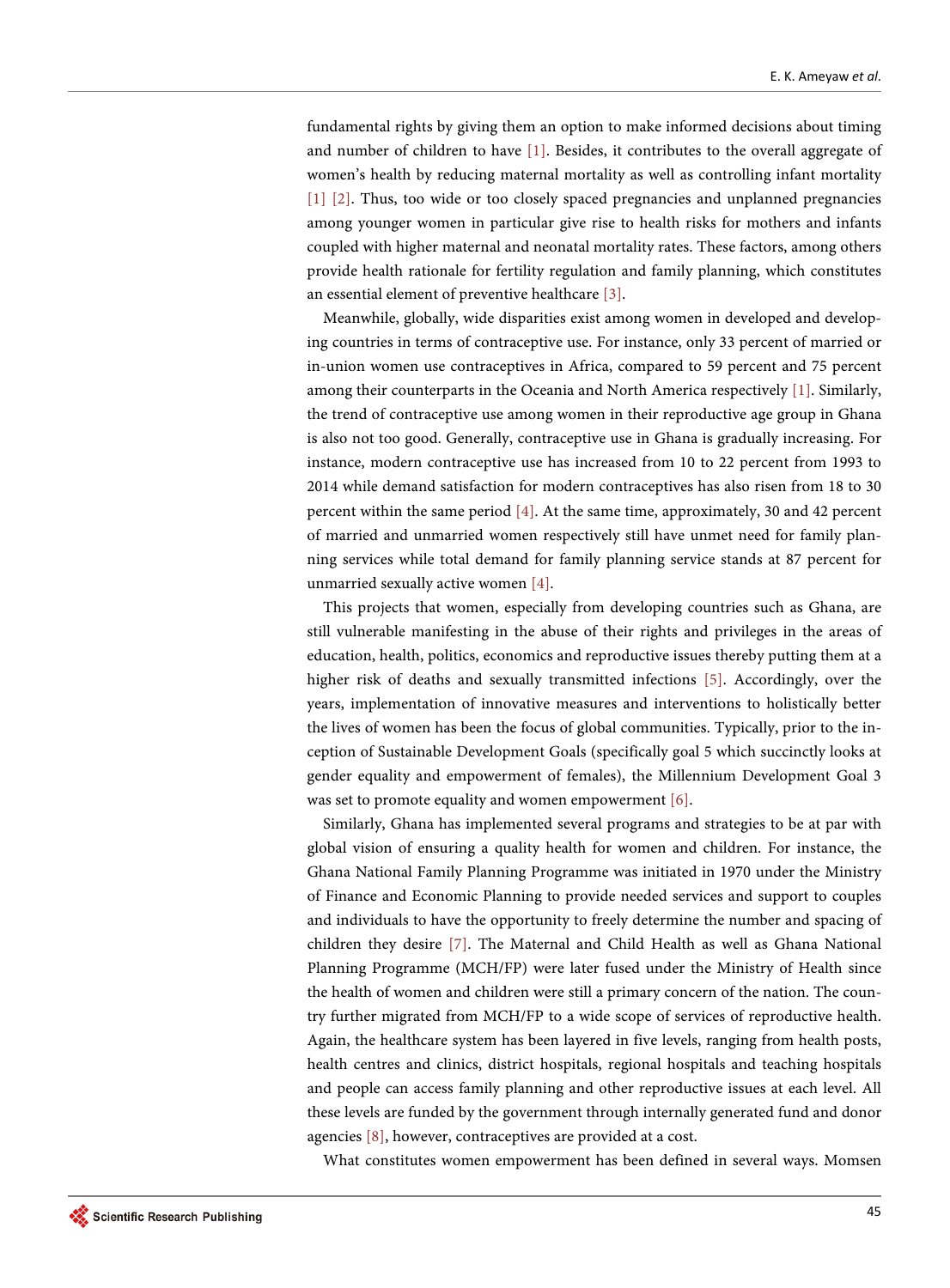conceptualised women empowerment as a broad development process that enables people to gain self-confidence and self-esteem to allow them to actively participate in development decision-making [\[9\]](#page-18-8) while Oxfam [\[10\]](#page-18-9) also viewed woman empowerment as challenging the forms of oppression which compel people to play a part in their society on issues which are inequitable, or in ways that refute their human rights. However, the Human Development Report conceptualised women empowerment as the full involvement of women in every decisions and processes that shape their lives [\[11\].](#page-18-10)  Building on these definitions, the element of 'decision-making' is central in women empowerment [\[12\].](#page-18-11) Therefore, women empowerment in this study shall denote the ability for women to decide on their own healthcare, large purchases and visiting family members.

Women's participation in household decision-making which is a core dimension of women empowerment has been noticed as an influential element to women's wellbeing particularly towards decision-making on contraceptive use [\[13\]](#page-18-12) [\[14\].](#page-18-13) However, over the years, women have been disempowered and therefore under-represented in almost all spheres of life ranging from education, employment to participation in politics and other leadership positions in Ghana. A nationwide report by the Ghana Statistical Service indicated that there were 27 percent of males between 15 to 64 years engaged in all forms of waged employment, as compared only 8.9 percent females [\[15\].](#page-18-14) A similar report from the Women in Public Life Project also indicated that majority (95%) of employees who occupy the lowest rank in the civil services such as secretaries and receptionists were women. Additionally, the data revealed that no woman had occupied a higher rank such as Chief Director and not until 2003 where this situation slightly improved where 2 in 11 chief directors of Ministries in the country were women [\[16\]](#page-18-15) [\[17\].](#page-18-16)  However, evidence suggests that there is gradual transformation whereby married women are now being able to participate in decision-making [\[18\].](#page-19-0) 

We must admit that plethora of studies have been conducted to investigate determinants of contraceptive use in Ghana [\[19\]](#page-19-1) [\[20\]](#page-19-2) [\[21\]](#page-19-3) [\[22\]](#page-19-4) but how empowerment dimension transforms into contraceptive use among women in Ghana is not known. This gap has warranted the need for this current study to explore women's empowerment status and contraceptive usage with the 2014 Demographic and Health Survey (DHS) of Ghana for fertility regulation policy direction and public health importance.

## **2. Theoretical Framework**

The study was informed by the Planned Behavioral Theory (PBT) which was adapted as shown in [Figure 1.](#page-3-0) The theory was developed by Ajzen to address the flaws identified in the Theory of Reasoned Action [\[23\].](#page-19-5) PBT has attitude, subjective norm and perceived behavioral control as its main constructs which affect intentions and behavior [\[24\].](#page-19-6) Since its inception, it has been applied in predicting individual's intentions to engage in safe sex and safe needle [\[25\].](#page-19-7) It has also been used extensively to study wide range of human behaviours including predicting individual's dietary intake and intention to use oral contraceptives among Muslims [\[26\]](#page-19-8) [\[26\]](#page-19-8) and to predict individuals' intention to use condom and intentions to engage in healthy behaviours [\[28\]](#page-19-9) [\[29\]](#page-19-10) [\[30\]](#page-19-11) [\[31\].](#page-19-12) Despite the usefulness of the theory, it has some inherent limitations. For in-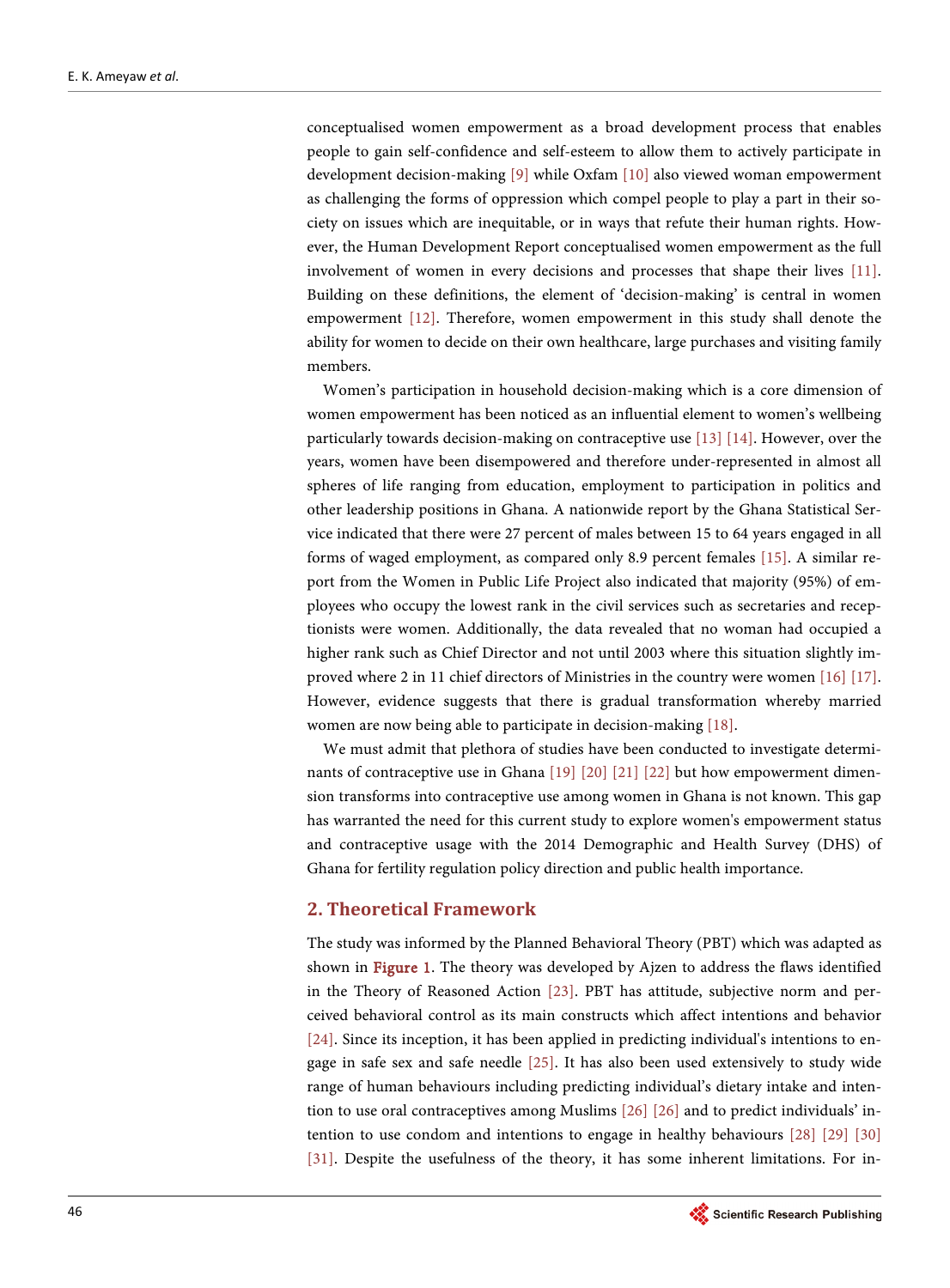<span id="page-3-0"></span>

Figure 1. Adapted planned behavoiur theory (Ajzen, 1991).

stance, an attitude (a major construct in the theory) has been found to be weakly correlated to behavior [\[32\]](#page-19-13) [\[33\].](#page-19-14)

This theory was however modified because originally it does not recognise empowerment (as measured by decision-making on women healthcare, large household purchases and visiting family members) and socio-demographic characteristics which are anticipated to induce contraceptive use. Therefore, the core constructs of the theory (attitude, subjective norm and perceived behavioural control) are substituted with the three indicators of empowerment and demographic characteristics of women as depicted in [Figure 1.](#page-3-0) In this study, women's ability to use contraceptives is expected to be dependent on their empowerment status. Thus, in the context of this study, women who can take any of the decisions of empowerment alone are expected to utilise contraceptives compared to their counterparts who are not able to decide independently. In the same vein, we also argue that women's socio-demographic characteristics will affect their contraceptive use either directly or indirectly by operating through the three indicators of empowerment and finally influence their contraceptive use as seen in [Figure](#page-3-0)  [1.](#page-3-0)

## **3. Methods**

#### **3.1. Study Setting**

The study setting is Ghana which is centrally located on the West African coast and has a total land area of 238,537 km². It lies about 750 km north of the equator between latitudes 4˚ North and 12˚ North as well as longitudes 4˚ West and 2˚ East [\[4\].](#page-18-3) According to the 2010 Population and Housing Census (PHC), Ghana's population stood at 24,658,823. The census report revealed that generally, the country's population is very youthful with 58.3 percent being 24 years or less [\[34\].](#page-19-15)

The Ghana National Family Planning Programme was initiated in 1970 under the Ministry of Finance and Economic Planning on the premise that it constitutes fundamental human right and couples must have the opportunity to freely determine the number and spacing of children they desire [\[7\].](#page-18-6) Maternal and Child Health as well as Ghana National Planning Programme (MCH/FP) were later fused under the Ministry of Health. The country migrated from MCH/FP to a wide scope of services of repro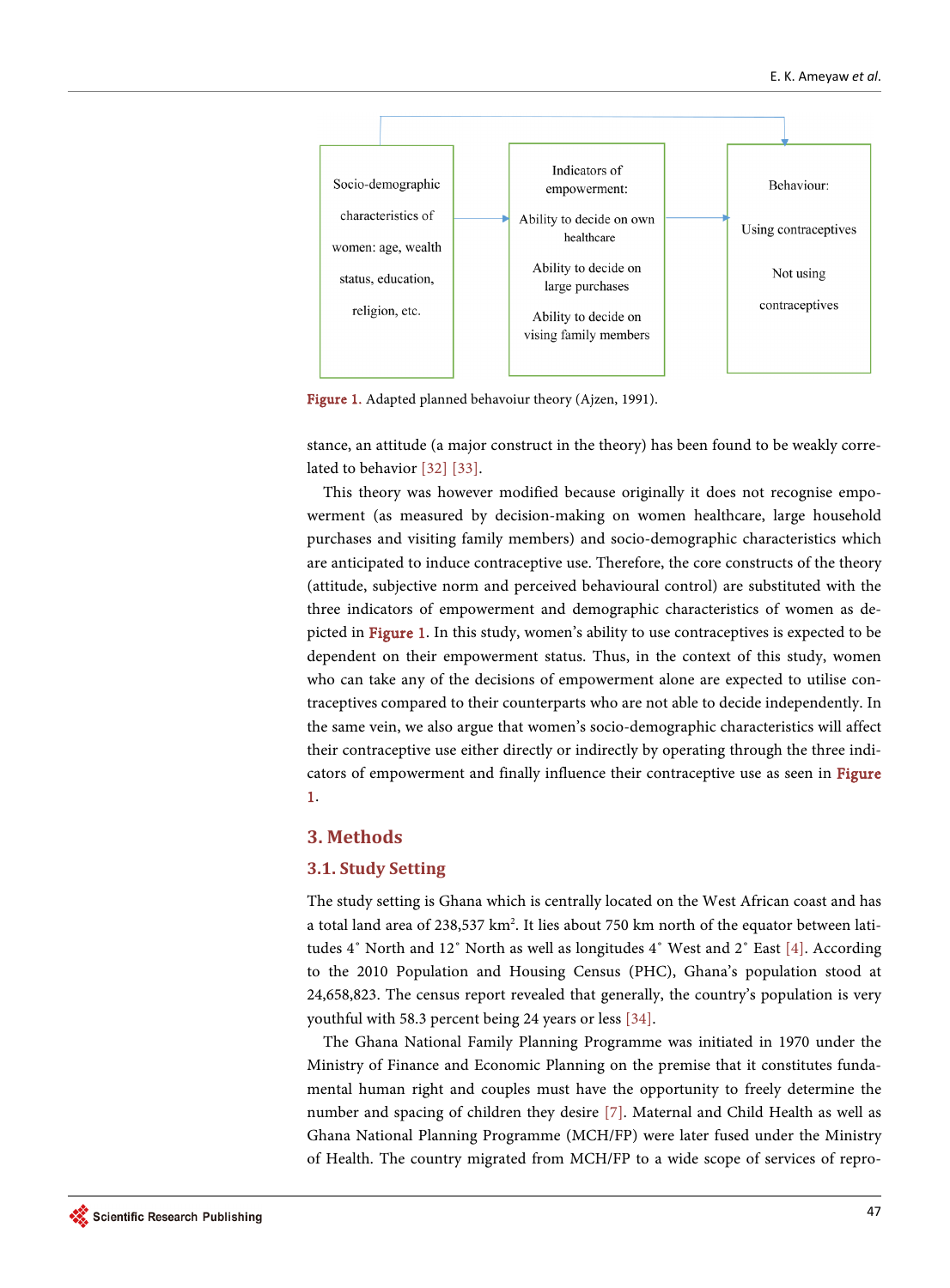ductive health. Both Social Welfare and Ministry of Health contribute immensely toward the interpersonal communications programme and recruitment of new clients for family planning [\[7\].](#page-18-6)

The healthcare system is composed of five levels: health posts, health centres and clinics, district hospitals, regional hospitals and teaching hospitals. All these levels are funded by the government through internally generated fund and donor agencies [\[8\].](#page-18-7)  Some health facilities in Ghana are operated by religious bodies (35%), and are collectively referred to as Christian Health Association of Ghana (CHAG). Generally, health facilities and personnel in the country are unevenly distributed with urban centres having more hospitals, clinics, doctors, nurses and pharmacists [\[35\].](#page-19-16)

#### **3.2. Data Source**

The study made use of the women file from the 2014 Ghana Demographic and Health Survey dataset. The Demographic and Health Survey (DHS) collects data on various facets of women wellbeing including issues pertaining to their empowerment status and contraceptive usage. Sample size constituted 9396 women (aged 15 - 49) from 11,835 households in the country. The 2014 GDHS was carried out with an updated frame developed from the 2010 Population and Housing Census. The 2014 GDHS constituted two-stage sample design in order to allow estimates of core indicators at the national level.

The first stage comprised selection of sample points (clusters) involving enumeration areas (EAs) in which 427 clusters consisting of 216 and 211 from urban and rural areas respectively were selected. A systematic sampling of households characterised the second stage in which household inventory operation was conducted within all the identified EAs. Additionally, households to participate in the survey were randomly selected from the list. In order to control for biases arising from either under-reporting or over-reporting, the data was weighted with the weighting factors that were added to the data file.

#### **3.3. Description of Variables**

The outcome variable was contraceptive usage whereas the independent variable was women empowerment. Within the context of Demographic and Health Survey (DHS), standard indicators for measuring women empowerment comprise four cardinal elements: woman's ability to decide on her own healthcare, ability to decide on large household purchases, ability to decide on household purchases for daily needs and ability to decide on visiting family members. However, no data was captured about decision on household purchases for daily needs by the survey so the remaining three indicators were considered in determining women's empowerment status.

To ensure clarity of results, some variables were recorded. Specifically, marital status was recorded into not married = 0 and married = 1, occupation as not working = 0; primary  $= 1$ ; secondary  $= 2$  and tertiary  $= 3$ , religious affiliation was recorded as Christianity = 1; Islam = 2; Traditionalist = 3 and No Religion = 4, parity into At most four = 0; More than four  $= 1$  bearing in mind that the current fertility rate of the country stands at 4.1.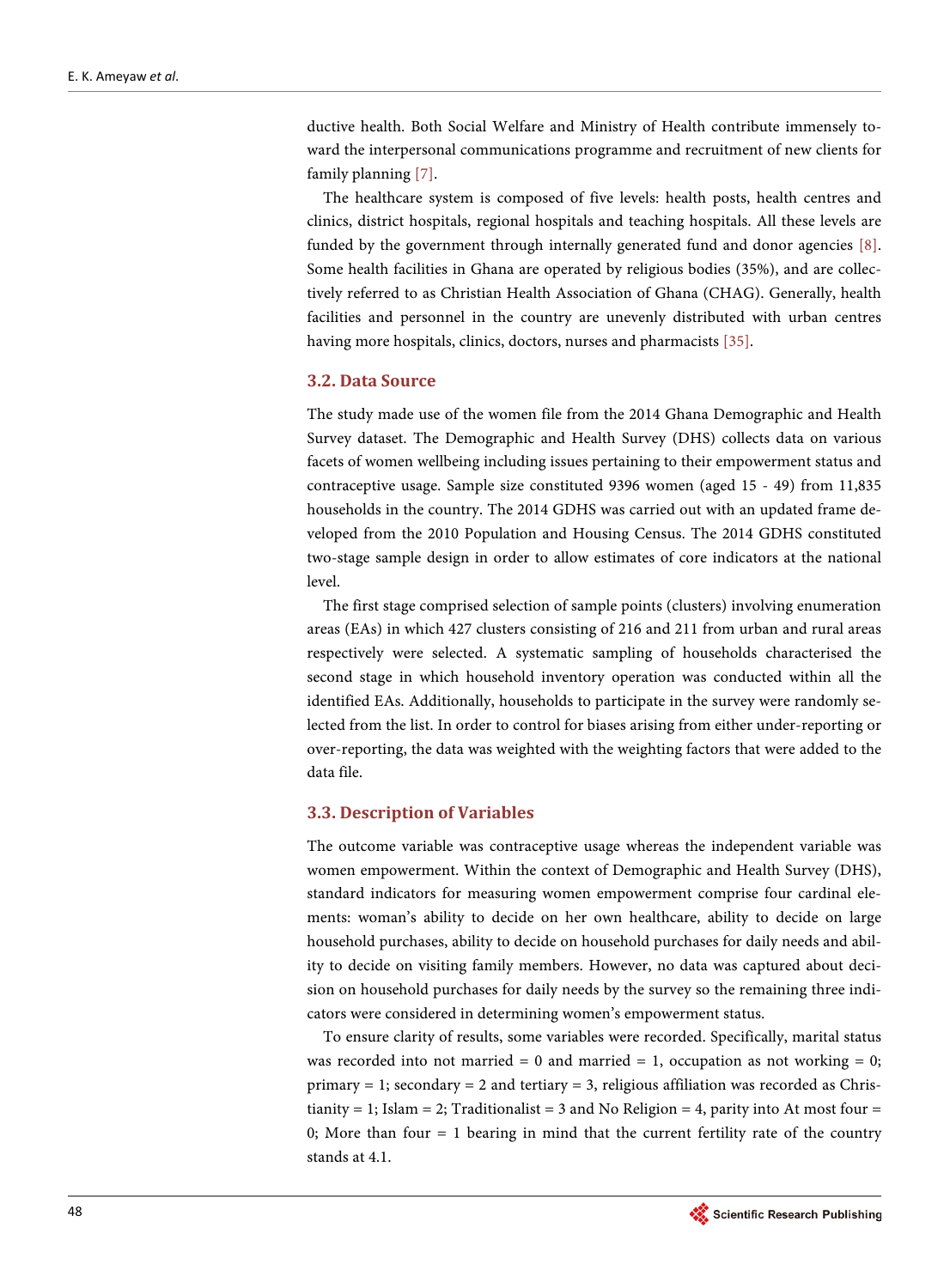#### **3.4. Data Analysis**

In our analysis, since we intended to explore whether the decisions are taken by the women alone or otherwise, all the three indicators were coded into binary. With this, ability to decide was coded as 1 whereas inability to decide independently was coded as zero. The study focused on women who actually used contraceptives within the five year period preceding the survey. We first conducted an exploratory analysis to identify the pattern between women who were empowered or not across their socio-demographic characteristics with the aid of descriptive statistics. Since the outcome variable was binary, we employed binary logistic regression analysis and presented the results in hierarchical order where socio-demographic variables were controlled for after exploring the effects of each of the empowerment indicators on the outcome variable. The results were weighted with the available sample weight factor within the GHDS data in order to reduce sampling biases. All analyses were conducted with STATA version 13.1.

## **3.5. Ethical Issues**

With Ghana Statistical Service (GSS), Ghana Health Service (GHS), and National Public Health Reference Laboratory (NPHRL) of the GHS serving as implementing partners and ICF International proving technical support, the 2014 GDHS sought ethical clearance from the Ethical Review Committee of both Ghana Health Service and ICF International. Also free informed consent was sought from the participants during recruitment and administration of the survey instrument [\[4\].](#page-18-3) 

#### **4. Result**

#### **4.1. Descriptive Results**

As indicated, women empowerment status was determined by their decision-making ability on their own healthcare, large household purchases and decision on visiting family members. Analysis of decision on a woman's own healthcare in Ghana revealed that most Ghanaian women do not decide on their own healthcare alone (72.9%) as indicated in [Table 1.](#page-6-0) This same observation was made when considering decision on large household purchases and decision on visiting family members as 77.6 percent and 73.9 percent respectively were not taking such decisions alone.

The study indicated that most Ghanaian women in the reproductive age group are not empowered (89%). Since the study targeted women in the reproductive age group, their ages ranged from ranged from 15 to 49 with the mean age of 30 years (SD, 9.7 years). Almost half of the women were rich (46%) whilst few had attained higher/tertiary education (6.3%). Christianity was the leading religion (80.2%) followed by Islam (15.2%). Married women (58%) were more than the unmarried (42%) as indicated in [Table 1.](#page-6-0) It was further realised that urban residents (53.7%) exceeded their rural counterparts.

A significant share of the women was engaged in tertiary occupation (45.3%) which was about two fold of the non-working category (23.7%). All their partners were working in either primary (35.4%), secondary (36.3%) or tertiary (28.3%) economic activities. Most women had maximum of four children (72.6%) whilst 27.4 percent had more than four.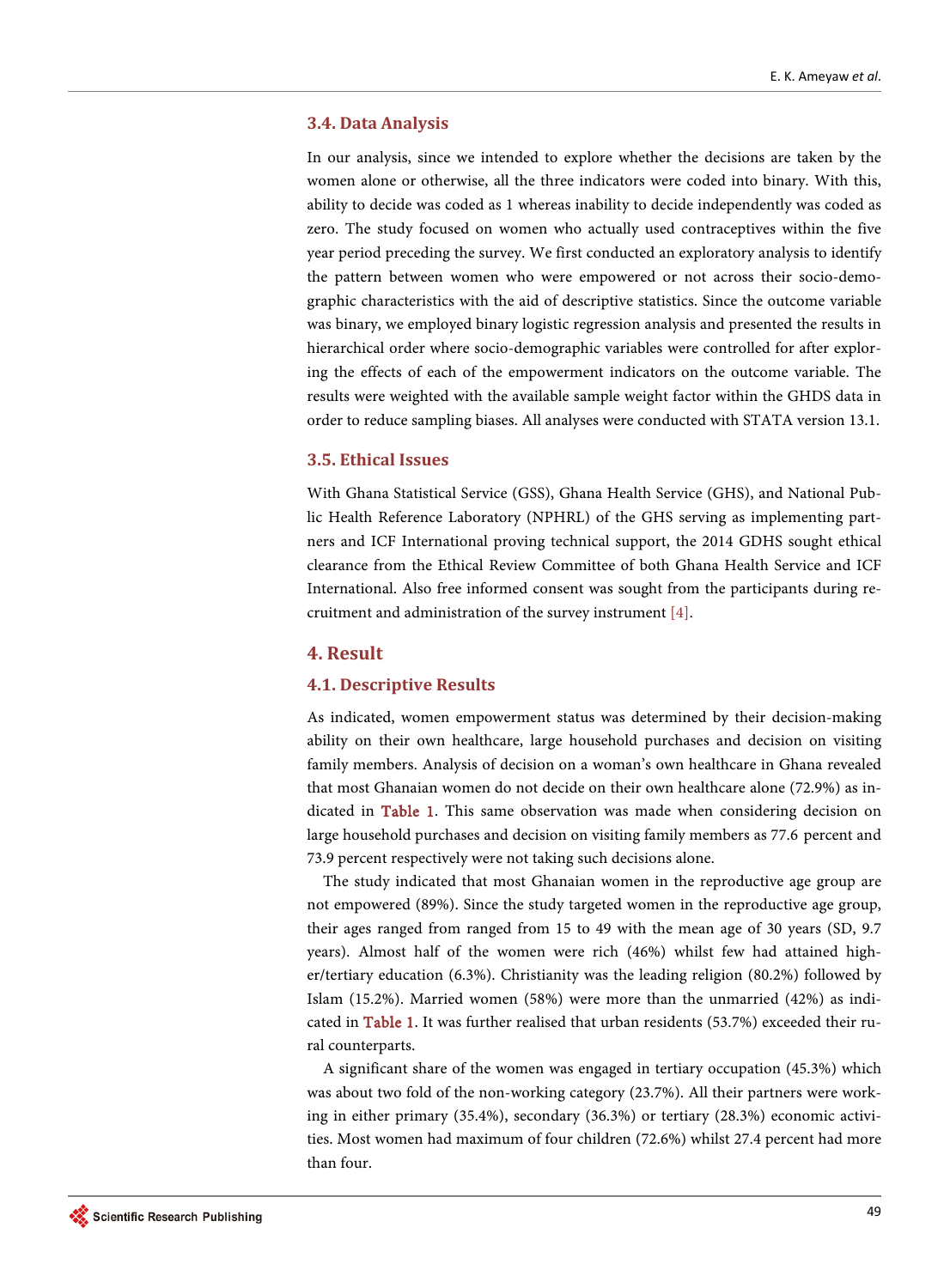$\overline{\phantom{a}}$  $\frac{1}{2}$ 

| Socio-demographic Characteristics     | N    | Percent (%) |
|---------------------------------------|------|-------------|
| Decision on own healthcare            |      |             |
| Not Alone                             | 3921 | 72.9        |
| Respondent Alone                      | 1460 | 27.1        |
| Decision on large household purchases |      |             |
| Not Alone                             | 4176 | 77.6        |
| Respondent Alone                      | 1205 | 22.4        |
| Decision on visiting family members   |      |             |
| Not Alone                             | 3977 | 73.9        |
| Respondent Alone                      | 1403 | 26.1        |
| Age cohort                            |      |             |
| $15 - 19$                             | 1625 | 17.3        |
| $20 - 24$                             | 1613 | 17.2        |
| $25 - 29$                             | 1604 | 17.1        |
| $30 - 34$                             | 1372 | 14.6        |
| $35 - 39$                             | 1295 | 13.8        |
| $40 - 44$                             | 1030 | 10.9        |
| $45 - 49$                             | 855  | 9.1         |
| <b>Wealth Status</b>                  |      |             |
| Poor                                  | 3148 | 33.5        |
| Middle                                | 1938 | 20.6        |
| Rich                                  | 4310 | 45.9        |
| <b>Highest Education level</b>        |      |             |
| No education                          | 1792 | 19.1        |
| Primary/JHS                           | 1672 | 17.8        |
| Secondary/SHS                         | 5337 | 56.8        |
| Higher/tertiary                       | 594  | 6.3         |
| Religion                              |      |             |
| Christianity(1)                       | 7430 | 80.2(1)     |
| Islam                                 | 1407 | 15.2        |
| Traditionalist                        | 186  | 2.0         |
| No Religion                           | 243  | 2.6         |
| <b>Marital Status</b>                 |      |             |
| Married                               | 3932 | 42.4        |
| Not Married                           | 5337 | 57.6        |
| <b>Residential Status</b>             |      |             |
| Rural                                 | 4346 | 46.3        |
| Urban                                 | 5049 | 53.7        |
| Occupation                            |      |             |
| Not working                           | 2196 | 23.7        |
| Primary                               | 1729 | 18.7        |
| Secondary                             | 1140 | 12.3        |
| Tertiary                              | 4190 | 45.3        |
| Partner's Occupation                  |      |             |
| Primary                               | 2178 | 35.4        |
| Secondary                             | 2229 | 36.3        |
|                                       |      |             |
| Tertiary                              | 1741 | 28.3        |
| Parity                                |      |             |
| At most four                          | 4641 | 72.6        |
| More than four                        | 1752 | 27.4        |

<span id="page-6-0"></span>Table 1. Socio-demographic characteristics of research participants ( $N = 9396$ ).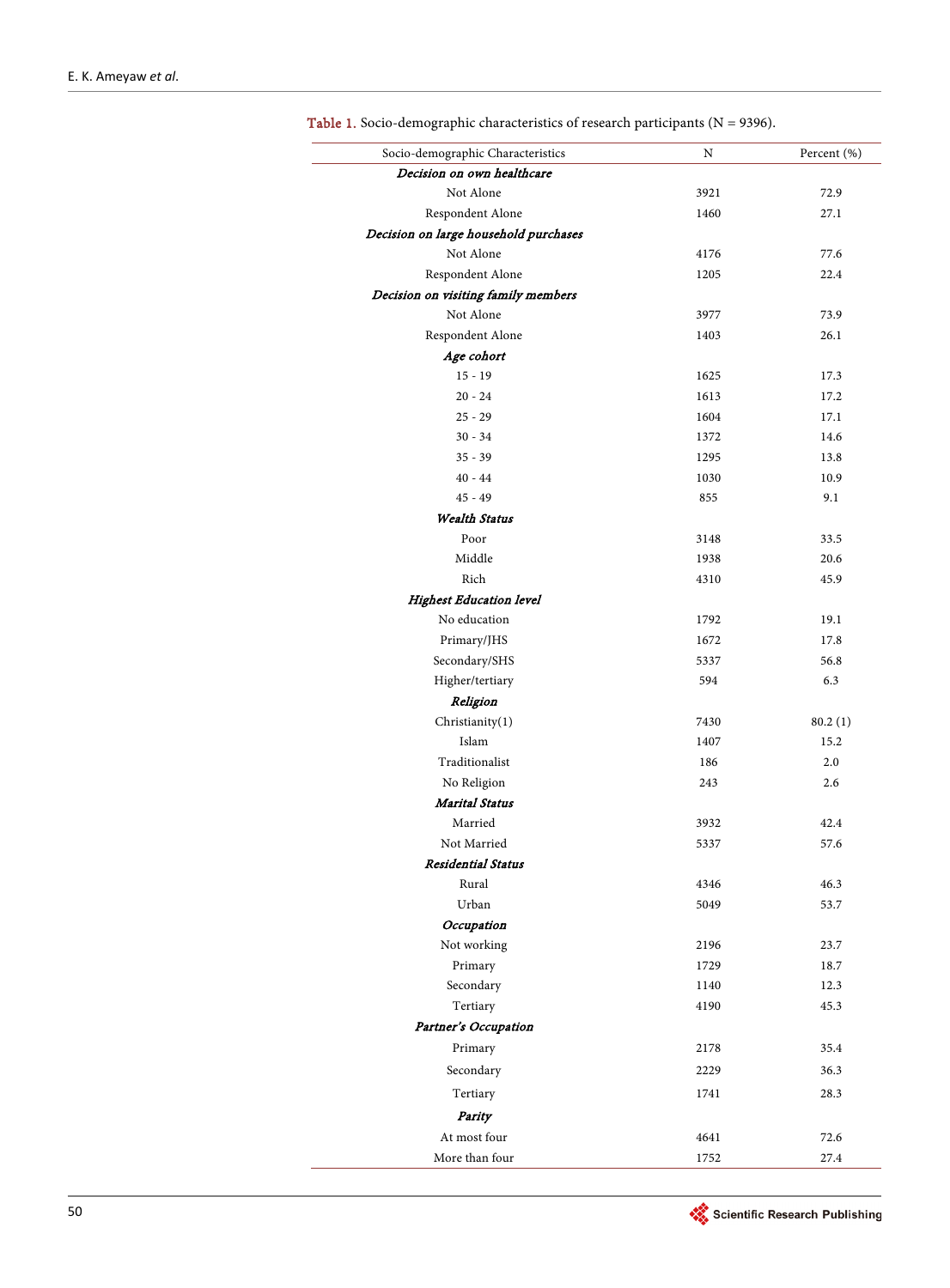## **4.2. Logistic Regression Results on Decision on Own Healthcare and Contraceptive Use**

Two models were constructed in exploring the effect of decision-making on a woman's own healthcare and contraceptive use. Whilst Model I (bivariate) only accounted for relationship between the decision and contraceptive use, Model II (multivariate) further controlled for the effects of some socio-demographic factors. At the bivariate level, it was found that women who were not taking decision on their own healthcare alone were less probable to use contraceptives as compared to those who were taking such decision alone (OR =  $0.92$ , CI =  $0.80 - 1.07$ ). However, at the multivariate level, women who were not taking healthcare decision alone were more likely to use contraceptives  $(OR = 1.26, CI = 1.18 - 1.68)$  as depicted in [Table 2.](#page-7-0)

Contraceptive use across age revealed that women in all age categories had higher tendency to utilise contraceptives especially those aged 15-19 ( $OR = 27.10$ ,  $CI = 14.01$ . 52.21) whereas those with higher/tertiary education were similarly noted to have higher tendency of contraceptive use than their counterparts without any education ( $OR =$ 1.64, CI = 1.03 - 2.63). Women without any religious affiliation were noted to be two times more probable to use contraceptives as compared to Traditionalists ( $OR = 2.28$ , CI = 1.35 - 3.85). Again, tendency for rich Ghanaian women to use contraceptives was noted to be low as compared to poor women (OR =  $0.64$ , CI =  $0.47 - 0.85$ ) whilst at the same time, rural residents were highly inclined toward contraceptive use than their urban counterparts ( $OR = 1.29$ ,  $CI = 1.05 - 1.58$ ).

| <b>Independent Variables</b> | Contraceptives Use<br>Model I OR (95% CI) | Contraceptive Use<br>Model II OR (95% CI) |
|------------------------------|-------------------------------------------|-------------------------------------------|
| Decision on own healthcare   |                                           |                                           |
| Respondent alone             | 1.0                                       | 1.0                                       |
| Not Alone                    | $0.92(0.80 - 1.07)$                       | $1.26*(1.18 - 1.68)$                      |
| Age cohort                   |                                           |                                           |
| $45 - 49$                    |                                           | 1.0                                       |
| $15 - 19$                    |                                           | $27.10***$ (14.07 - 52.21)                |
| $20 - 24$                    |                                           | $17.17***$ (11.39 - 25.91)                |
| $25 - 29$                    |                                           | $15.92***$ (10.95 - 23.15)                |
| $30 - 34$                    |                                           | $12.14***$ (8.48 - 17.39)                 |
| $35 - 39$                    |                                           | $7.09***$ (4.98 - 10.08)                  |
| $40 - 44$                    |                                           | $3.13***$ (2.16 - 4.52)                   |
| Highest Education level      |                                           |                                           |
| No education                 |                                           | 1.0                                       |
| Primary/JHS                  |                                           | $1.20(0.95 - 1.50)$                       |
| Secondary/SHS                |                                           | $1.29*(1.03 - 1.62)$                      |
| Higher/tertiary              |                                           | $1.64*$ (1.03 - 2.63)                     |
| Religion                     |                                           |                                           |
| Traditionalist               |                                           | 1.0                                       |
| Christianity                 |                                           | $1.94**$ (1.29 - 2.90)                    |
| Islam                        |                                           | $1.44(0.95 - 2.19)$                       |
| No Religion                  |                                           | $2.28*(1.35 - 3.85)$                      |

<span id="page-7-0"></span>Table 2. Logistic regression results on decision on own healthcare and contraceptive use.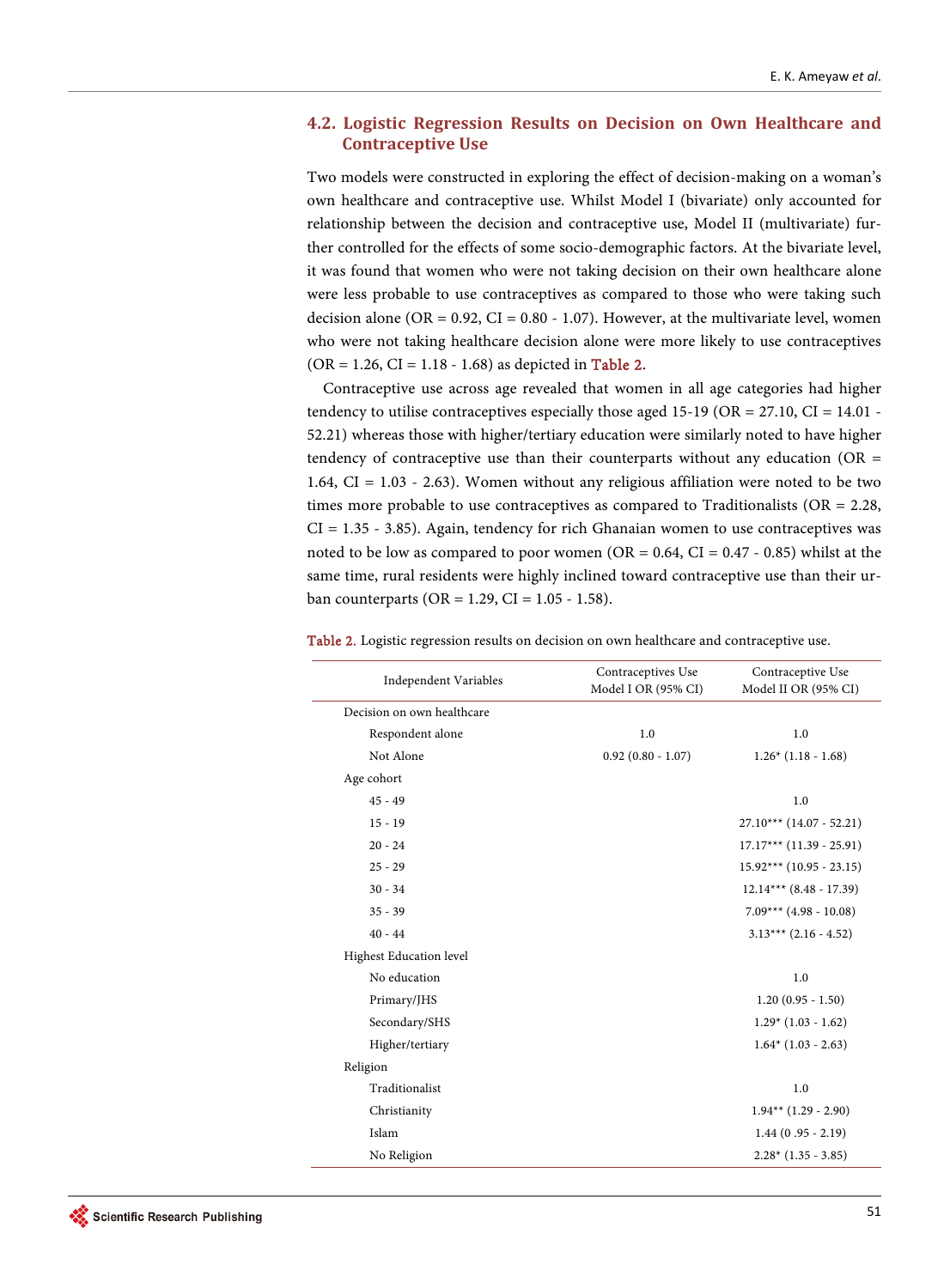## Continued

| Marital Status                        |                           |
|---------------------------------------|---------------------------|
| Not Married                           | 1.0                       |
| Married                               | $1.04$ $(0.87 - 1.26)$    |
| <b>Wealth Status</b>                  |                           |
| Poor                                  | 1.0                       |
| Middle                                | $0.74*$ (0.58 - 0.94)     |
| Rich                                  | $0.64*$ (0.47 - 0.85)     |
| Residential Status                    |                           |
| Urban                                 | 1.0                       |
| Rural                                 | $1.29(1.05 - 1.58)$       |
| Occupation                            |                           |
| Not working                           | 1.0                       |
| Primary                               | $0.93(0.72 - 1.19)$       |
| Secondary                             | $1.02$ (0.77 - 1.35)      |
| Tertiary                              | $0.93(0.74 - 1.17)$       |
| Partner's Occupation                  |                           |
| Tertiary                              | 1.0                       |
| Primary                               | $0.92(0.72 - 1.17)$       |
| Secondary                             | $1.16(0.88 - 1.32)$       |
| Partner's education                   |                           |
| No education                          | 1.0                       |
| Primary/JHS                           | $0.85(0.65 - 1.11)$       |
| Secondary                             | $0.98$ $(0.77 - 1.23)$    |
| Higher/tertiary                       | $0.91(0.64 - 1.30)$       |
| Parity                                |                           |
| At most four                          | 1.0                       |
| More than four                        | $1.61***$ (1.32 - 1.97)   |
| <b>Ecological Zone</b>                |                           |
| Coastal                               | 1.0                       |
| Forest                                | $1.30**$ (1.07 - 1.57)    |
| Savanna                               | $1.59***$ $(1.25 - 2.03)$ |
| Knowledge on any contraceptive method |                           |
| Knows no method                       | 1.0                       |
| Knows only traditional method         | $1.84(0.47 - 7.18)$       |
| Knows only modern method              | $2.28(1.00 - 5.23)$       |
| Knowledge on ovulatory cycle          |                           |
| Don't know                            | 1.0                       |
| During period                         | $1.21(0.81 - 2.05)$       |
| After period ended                    | $0.93(0.75 - 1.26)$       |
| Middle of the cycle                   | $1.08(0.84 - 1.42)$       |
| Before period begins                  | $1.42(1.05 - 2.05)$       |
| At any time                           | $0.70(0.49 - 1.01)$       |
| NHIS Subscription                     |                           |
| No                                    | 1.0                       |
| Yes                                   | $1.38***$ (1.17 - 1.63)   |

Exponentiated coefficients; 95% confidence intervals in brackets  $^{\star}p$  < 0.10;  $^{\star\star}p$  < 0.05;  $^{\star\star\star}p$  < 0.001.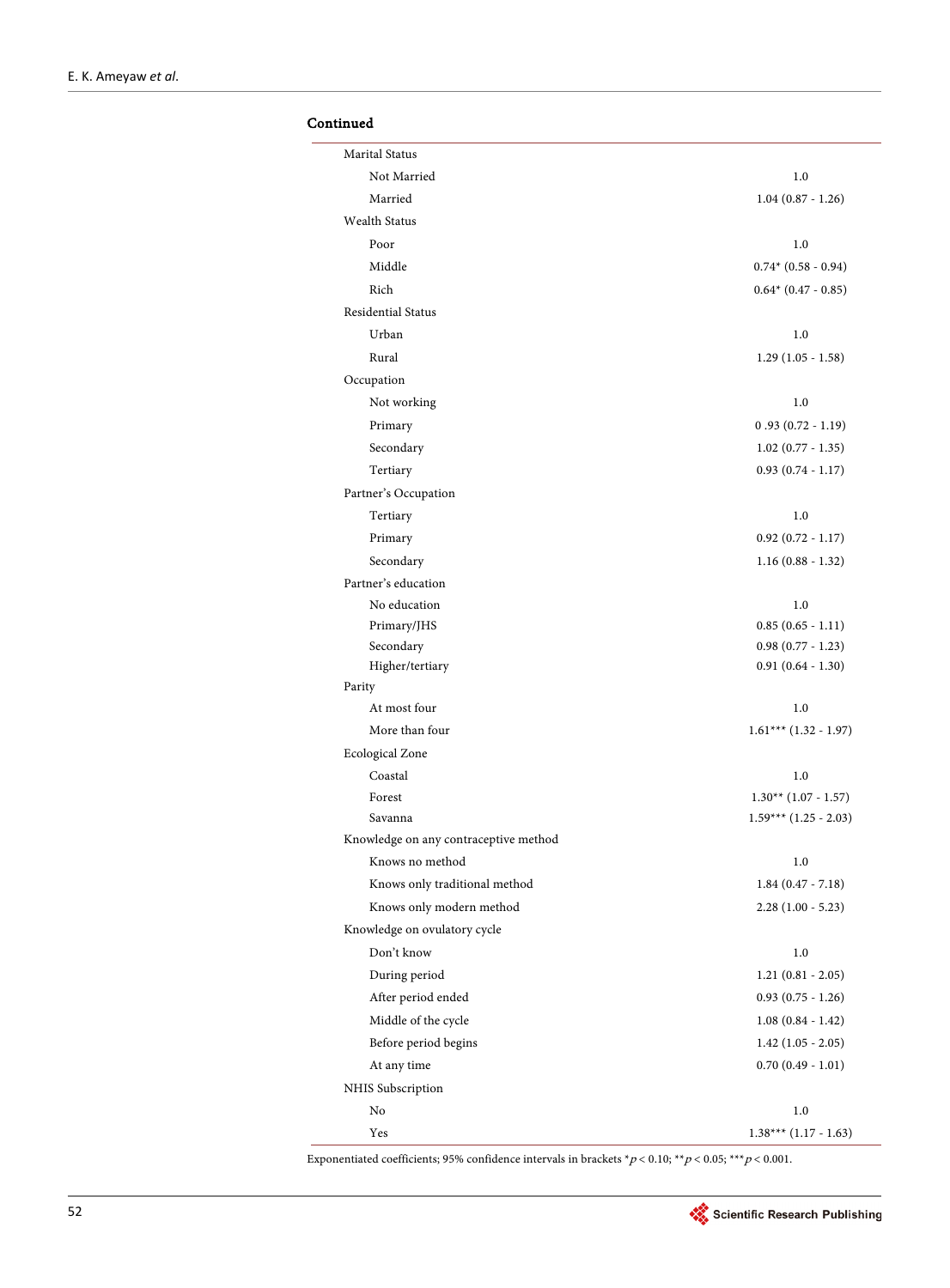As noted in [Table 2,](#page-7-0) both women in primary (OR =  $0.93$ , CI =  $0.72 - 1.19$ ) and tertiary occupations (OR =  $0.93$ , CI =  $0.74 - 1.17$ ) had less likelihoods of contraceptive use unlike women in secondary occupation (OR =  $1.02$ , CI = 0.77 - 1.35) when compared with those who were not working. Similarly, those whose partners were engaged in primary occupation were noted to have less likelihood of contraceptive use when compared with those whose partners were into tertiary occupation ( $OR = 0.92$ ,  $CI = 0.72$ . 1.17). The study revealed that women with more than four children (OR = 1.61, CI = 1.32 - 1.97) were more probable to use contraceptives than those with at most four children.

It was noted that both women in the Forest zone ( $OR = 1.30$ ,  $CI = 1.07 - 1.57$ ) and Savanna zone (OR = 1.59, CI = 1.25 - 2.03) had higher tendencies of contraceptive use as compared to women in the Coastal zone. Women who knew only modern method of birth control were twice more probable to use contraceptives as compared to their counterparts who did not know any method (OR = 2.28, CI =  $1.00 - 5.23$ ). However, analysis of knowledge on ovulatory cycle indicated that women who are able to identify prior to the beginning of their period had higher tendency of contraceptive use as compared to women without any idea about their ovulatory cycle (OR =  $1.42$ , CI =  $1.05$ ) - 2.05) whilst those subscribed to the National Health Insurance Scheme (NHIS) were also more probable to use contraceptives ( $OR = 1.38$ ,  $CI = 1.17 - 1.63$ ) as compared to their counterparts who had not subscribed.

## **4.3. Logistic Regression Results on Decision on Large Household Purchases and Contraceptive Use**

In [Table 3,](#page-9-0) logistic regression results on decision on large household purchases and contraceptive use was presented. As noted in Model I, women who did not take such decision alone were less likely to use contraceptives as compared to those who solely decided on large household purchases ( $OR = 0.96$ ,  $CI = 0.82 - 1.11$ ). However, a counter observation was made in Model II upon controlling for the effects of socio - demographic variables (OR =  $1.30$ , CI =  $1.08 - 1.55$ ).

Across various age groups, all women particularly those aged 15 - 19 were noted to have higher possibility of contraceptive use as compared to those aged 45 - 49 (OR  $=$ 26.87, CI = 14.07 - 52.21) whilst those with higher/tertiary education were also more likely to use contraceptives than uneducated women (OR =  $1.64$ , CI =  $1.03 - 2.63$ ). As compared to Traditionalists, women without any religious affiliation were more inclined toward contraceptive use in Ghana (OR =  $2.27$ , CI =  $1.34 - 3.83$ ) whereas married women were relatively more likely to use contraceptives than unmarried women  $(OR = 1.05, CI = 0.87 - 1.26).$ 

<span id="page-9-0"></span>Table 3. Logistic regression results on decision on large household purchases and contraceptive use.

| Independent Variables                 | Contraceptives Use<br>Model I OR (95% CI) | Contraceptive Use<br>Model II OR (95% CI) |
|---------------------------------------|-------------------------------------------|-------------------------------------------|
| Decision on large household purchases |                                           |                                           |
| Respondent alone                      | 1.0                                       | 1.0                                       |
| Not Alone                             | $0.96(0.82 - 1.11)$                       | $1.30**$ (1.08 - 1.55)                    |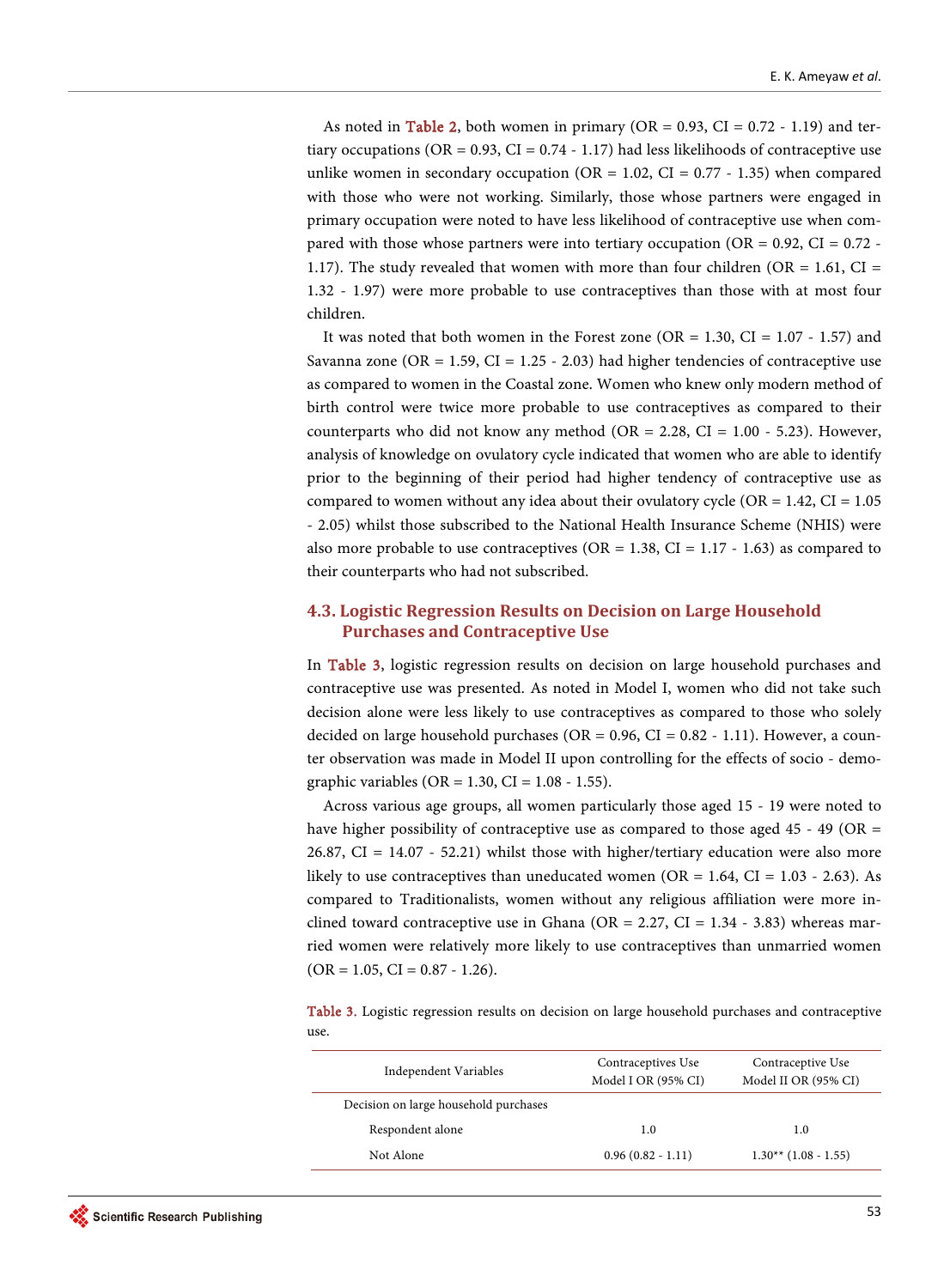| Continued               |                            |
|-------------------------|----------------------------|
| Age cohort              |                            |
| $45 - 49$               | 1.0                        |
| $15 - 19$               | 26.87*** (14.07 - 52.21)   |
| $20 - 24$               | $17.17***$ (11.39 - 25.91) |
| $25 - 29$               | $15.95***$ (10.96 - 23.20) |
| $30 - 34$               | $12.22***$ (8.53 - 17.51)  |
| $35 - 39$               | $7.12***$ (5.00 - 10.02)   |
| $40 - 44$               | $3.12***$ (2.16 - 4.52)    |
| Highest Education level |                            |
| No education            | 1.0                        |
| Primary/JHS             | $1.20(0.95 - 1.50)$        |
| Secondary/SHS           | $1.29*(1.03 - 1.62)$       |
| Higher/tertiary         | $1.64*$ (1.03 - 2.63)      |
| Religion                |                            |
| Traditionalist          | 1.0                        |
| Christianity            | $1.93*$ (1.29 - 2.90)      |
| Islam                   | $1.48(0.97 - 2.24)$        |
| No Religion             | $2.27**$ (1.34 - 3.83)     |
| Marital Status          |                            |
| Not Married             | 1.0                        |
| Married                 | $1.05(0.87 - 1.26)$        |
| Wealth Status           |                            |
| Poor                    | 1.0                        |
| Middle                  | $0.73$ $(0.58 - 0.93)$     |
| Rich                    | $0.63$ $(0.47 - 0.84)$     |
| Residential Status      |                            |
| Urban                   | $1.0\,$                    |
| Rural                   | $1.28*(1.05 - 1.57)$       |
| Occupation              |                            |
| Not working             | $1.0\,$                    |
| Primary                 | $0.92(0.71 - 1.19)$        |
| Secondary               | $1.03(0.78 - 1.36)$        |
| Tertiary                | $0.94$ $(0.74 - 1.18)$     |
| Partner's Occupation    |                            |
| Tertiary                | 1.0                        |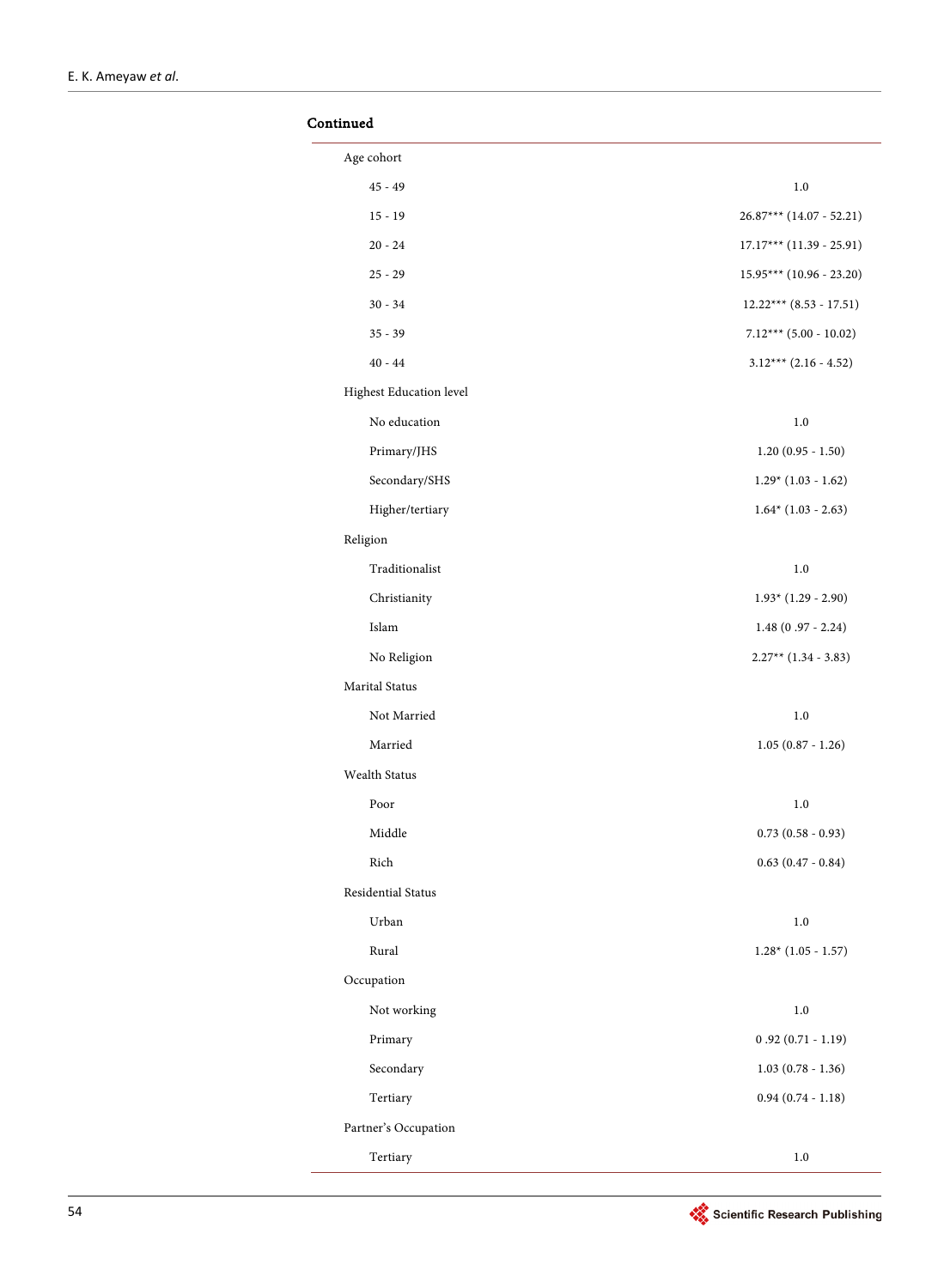| Continued                             |                         |
|---------------------------------------|-------------------------|
| Primary                               | $0.91(0.70 - 1.18)$     |
| Secondary                             | $1.16(0.93 - 1.44)$     |
| Partner's education                   |                         |
| No education                          | 1.0                     |
| Primary/JHS                           | $0.87$ $(0.66 - 1.13)$  |
| Secondary                             | $0.99(0.79 - 1.25)$     |
| Higher/tertiary                       | $0.91(0.64 - 1.30)$     |
| Parity                                |                         |
| At most four                          | 1.0                     |
| More than four                        | $1.62***$ (1.32 - 1.97) |
| <b>Ecological Zone</b>                |                         |
| Coastal                               | 1.0                     |
| Forest                                | $1.32**$ (1.07 - 1.57)  |
| Savanna                               | $1.60***$ (1.25 - 2.04) |
| Knowledge on any contraceptive method |                         |
| Knows no method                       | 1.0                     |
| Knows only traditional method         | $1.64(0.42 - 6.42)$     |
| Knows only modern method              | $2.31*(1.00 - 5.28)$    |
| Knowledge on ovulatory cycle          |                         |
| Don't know                            | 1.0                     |
| During period                         | $1.22(0.81 - 2.05)$     |
| After period ended                    | $0.90(0.75 - 1.26)$     |
| Middle of the cycle                   | $1.06(0.84 - 1.42)$     |
| Before period begins                  | $1.39(0.97 - 1.99)$     |
| At any time                           | $0.71(0.50 - 1.01)$     |
| NHIS Subscription                     |                         |
| No                                    | 1.0                     |
| Yes                                   | $1.38***(1.17-1.63)$    |

Exponentiated coefficients; 95% confidence intervals in brackets  $*p < 0.10; **p < 0.05; **p < 0.001$ .

Rural women were more likely to use contraceptives as compared to those in urban settings (OR =  $1.28$ , CI =  $1.05 - 1.57$ ) whilst women engaging in primary (OR = 0.92, CI  $= 0.71 - 1.19$ ) and tertiary occupations (OR = 0.94, CI = 0.74 - 1.18) were noted to have less likelihood of contraceptive use than non-working women. It was also observed that those having more than four children were highly inclined toward contraceptive use than women having at most four children (OR =  $1.62$ , CI =  $1.32 - 1.97$ ). Again, women who knew only traditional method (OR = 1.64, CI = 0.42 - 6.42) or only modern method (OR = 2.31, CI =  $1.00 - 5.28$ ) were more likely to have used contraceptives than those without knowledge about any method. Also, women who had subscribed to the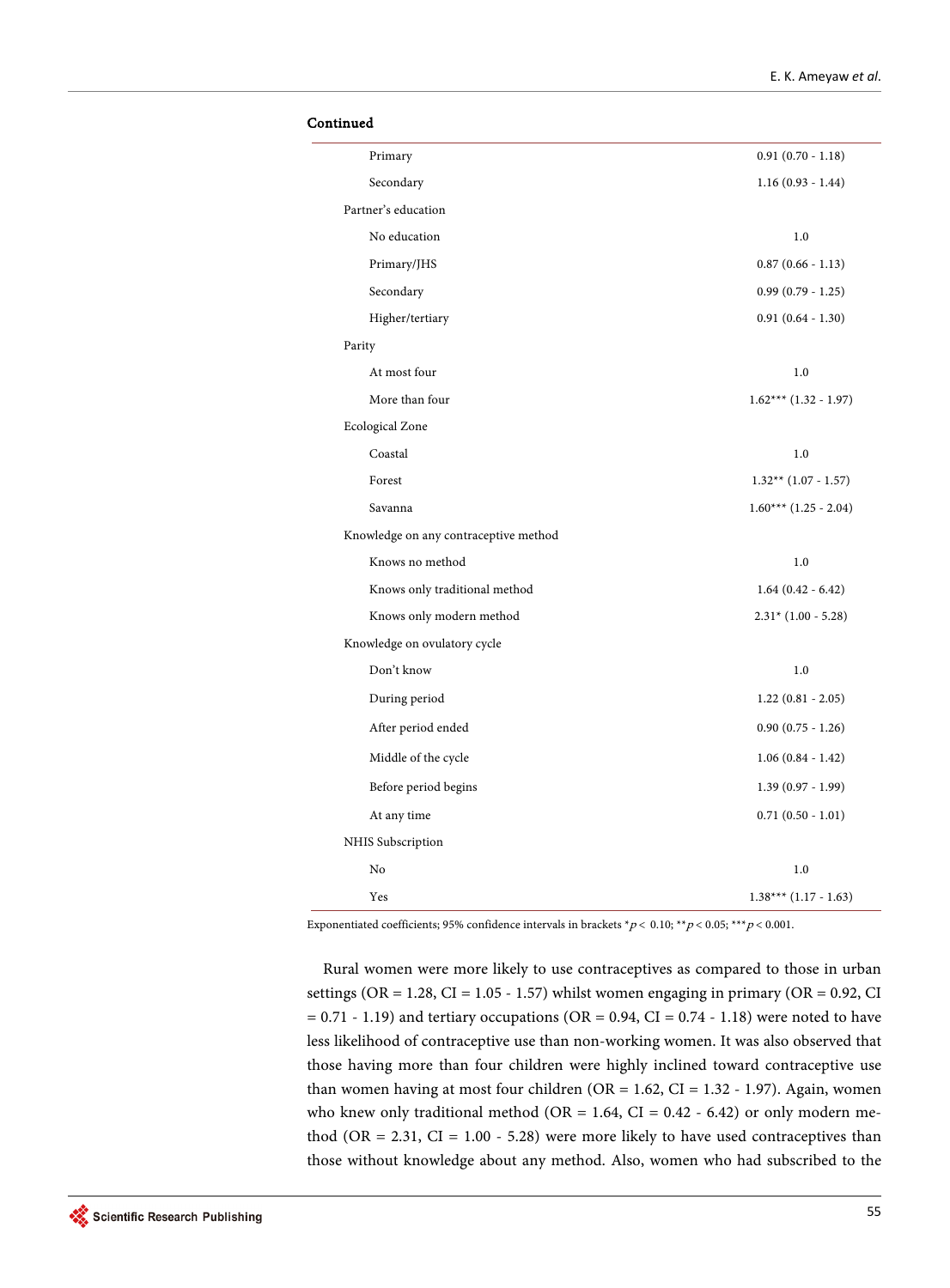NHIS were more probable to use contraceptives (OR = 1.38, CI = 1.17 - 1.63) than those who had not subscribed.

## **4.4. Logistic Regression Results on Visiting Family Members and Contraceptive Use**

Analysis of decision-making on visiting family members and contraceptive use revealed that women who were not deciding alone were less likely to use contraceptives ( $OR =$ 0.63, CI = 0.93 - 1.25) in Model I as indicated in **Table 4**. However, upon controlling for socio-demographic variables, those who were not deciding alone had higher tendency of contraceptive use as compared to women deciding alone ( $OR = 1.32$ ,  $CI = 1.12$ ) - 1.57) as indicated in Model II.

The study found that as compared to women aged 45 - 49, those in all other age categories had higher tendency to utilise contraceptives particularly 15 - 19 aged women  $(OR = 27.08, CI = 14.06 - 52.18)$ . Women with higher/tertiary education were more likely to use contraceptives as compared to their colleagues without education ( $OR =$ 1.64,  $CI = 1.03 - 2.63$ . At the same time, those without religious affiliation were twice more probable to use contraceptives as compared to women affiliated to Traditionalist religion ( $OR = 2.27$ ,  $CI = 1.34 - 3.83$ ) whereas married women also had a relatively high likelihood of contraceptive use over non married women (OR =  $1.05$ , CI =  $0.87 - 1.26$ ).

With regard to wealth quintile, both women in the middle (OR =  $0.73$ , CI =  $0.58$  -0.93) and rich wealth categories ( $OR = 0.63$ ,  $CI = 0.47 - 0.84$ ) were less probable to use contraceptives as compared with poor women. Also, rural women were more likely to use contraceptives as compared with the urban folks (OR =  $1.28$ , CI =  $1.05 - 1.57$ ). Whilst women engaging in primary (OR =  $0.94$ , CI =  $0.72 - 1.20$ ) and tertiary occupation (OR =  $0.94$ , CI =  $0.75 - 1.18$ ) were less likely to use contraceptive as compared to their non-working counterparts, those working in the secondary sector were more probable to use contraceptives ( $OR = 1.03$ ,  $CI = 0.78 - 1.37$ ).

The study revealed that women whose partners were engaged in secondary occupation were more probable to use contraceptives (CI = 1.16, OR =  $0.93 - 1.44$ ), unlike those whose partners were engaging in primary occupation ( $OR = 0.91$ ,  $CI = 0.70$ .) 1.18). Again, women whose partners had attained secondary education (OR = 0.98, CI = 0.79 - 1.25) were less likely to use contraceptives as compared to those whose partners had no formal education. It is worthy of note that women having more than four children were at a greater likelihood of contraceptive use as compared to their counterparts with at most four children (OR =  $1.63$ , CI =  $1.33 - 1.98$ ). On ecological basis, those in the Forest (OR = 1.34, CI = 1.07 - 1.57) and Savanna (OR = 1.59, CI = 1.25 - 2.03) zones had higher tendency of contraceptive use than Coastal zone women.

Upon assessing their knowledge about contraceptive methods, both women who knew only traditional method (OR = 1.58, CI =  $0.41 - 6.16$ ) and modern method (OR = 2.24, CI = 0.98 - 5.13) were at higher tendency of contraceptive use as compared to those who did not know any contraceptive method. On knowledge of ovulatory cycle, when compared with women who do not know, those who get to know either during their period (OR - 1.17, CI = 0.81 - 2.05), middle of the cycle (OR = 1.05, CI =  $0.84$  -1.42) or before period begins ( $OR = 1.37$ ,  $CI = 0.96 - 1.96$ ) were more likely to use contraceptives. However, women who knew their cycle anytime ( $OR = 0.70$ ,  $CI = 0.49$ .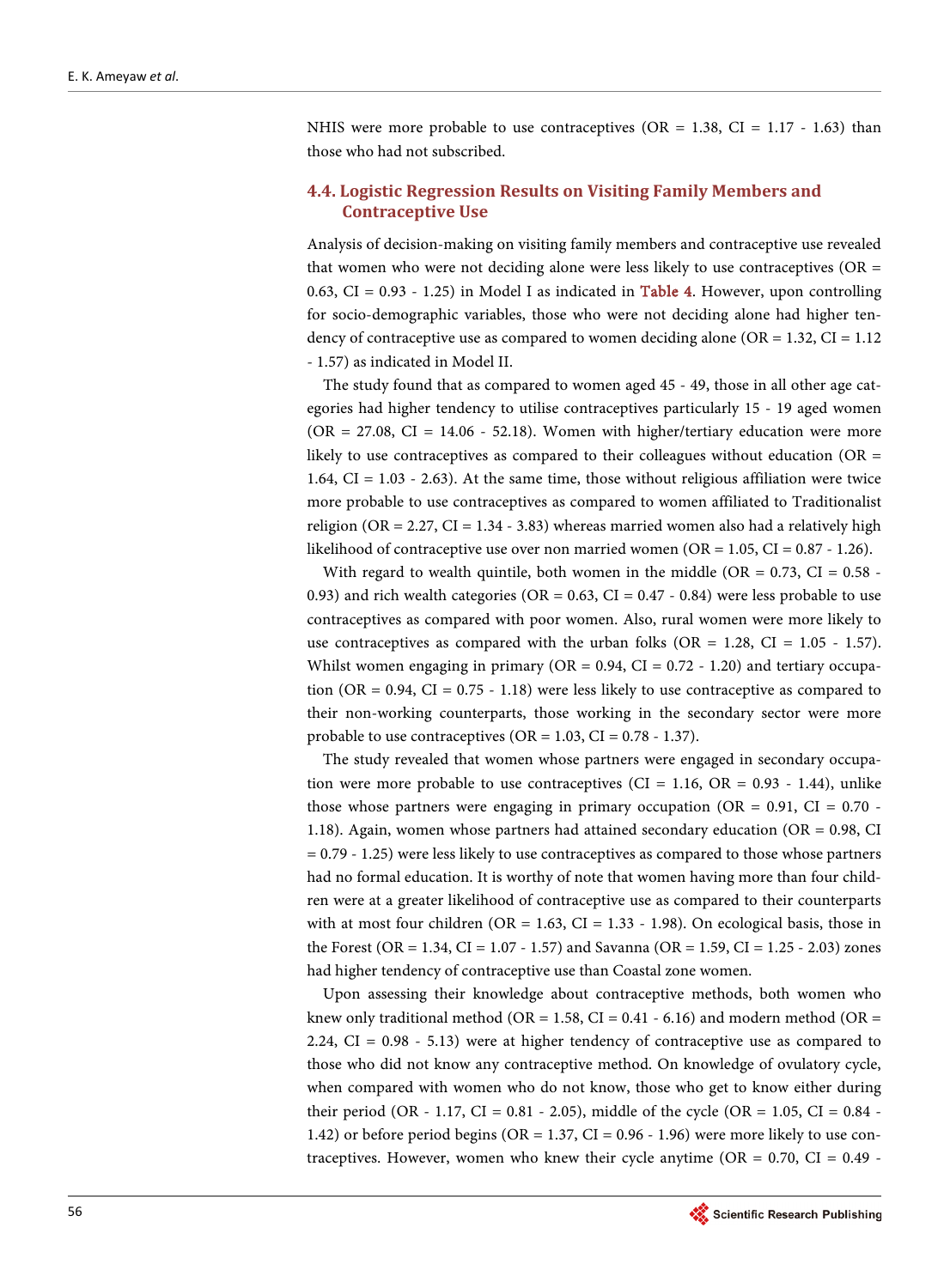| Independent Variables               | Contraceptives Use<br>Model I OR (95% CI) | Contraceptive Use<br>Model II OR (95% CI) |
|-------------------------------------|-------------------------------------------|-------------------------------------------|
| Decision on visiting family members |                                           |                                           |
| Respondent alone                    | 1.0                                       | 1.0                                       |
| Not Alone                           | $0.63(0.93 - 1.25)$                       | $1.32(1.12 - 1.57)$                       |
| Age cohort                          |                                           |                                           |
| $45 - 49$                           |                                           | 1.0                                       |
| $15 - 19$                           |                                           | $27.08***$ (14.06 - 52.18)                |
| $20 - 24$                           |                                           | $17.03***$ (11.29 - 25.68)                |
| $25 - 29$                           |                                           | $15.74***$ (10.82 - 22.89)                |
| $30 - 34$                           |                                           | $12.00***$ (8.40 - 17.19)                 |
| $35 - 39$                           |                                           | $7.00***$ (4.92 - 9.95)                   |
| $40 - 44$                           |                                           | $3.09***$ (2.14 - 4.47)                   |
| Highest Education level             |                                           |                                           |
| No education                        |                                           | 1.0                                       |
| Primary/JHS                         |                                           | $1.20(0.95 - 1.50)$                       |
| Secondary/SHS                       |                                           | $1.29*(1.03 - 1.62)$                      |
| Higher/tertiary                     |                                           | $1.64*$ (1.03 - 2.63)                     |
| Religion                            |                                           |                                           |
| Traditionalist                      |                                           | 1.0                                       |
| Christianity                        |                                           | $1.93**$ (1.29 - 2.90)                    |
| Islam                               |                                           | $1.48(0.97 - 2.24)$                       |
| No Religion                         |                                           | $2.27**$ (1.34 - 3.83)                    |
| Marital Status                      |                                           |                                           |
| Not Married                         |                                           | 1.0                                       |
| Married                             |                                           | $1.05(0.87 - 1.26)$                       |
| Wealth Status                       |                                           |                                           |
| Poor                                |                                           | 1.0                                       |
| Middle                              |                                           | $0.73*$ (0.58 - 0.93)                     |
| Rich                                |                                           | $0.63**$ (0.47 - 0.84)                    |
| Residential Status                  |                                           |                                           |
| Urban                               |                                           | 1.0                                       |
| Rural                               |                                           | $1.28**$ (1.05 - 1.57)                    |
| Occupation                          |                                           |                                           |

<span id="page-13-0"></span>Table 4. Logistic regression results on visiting family members and contraceptive use.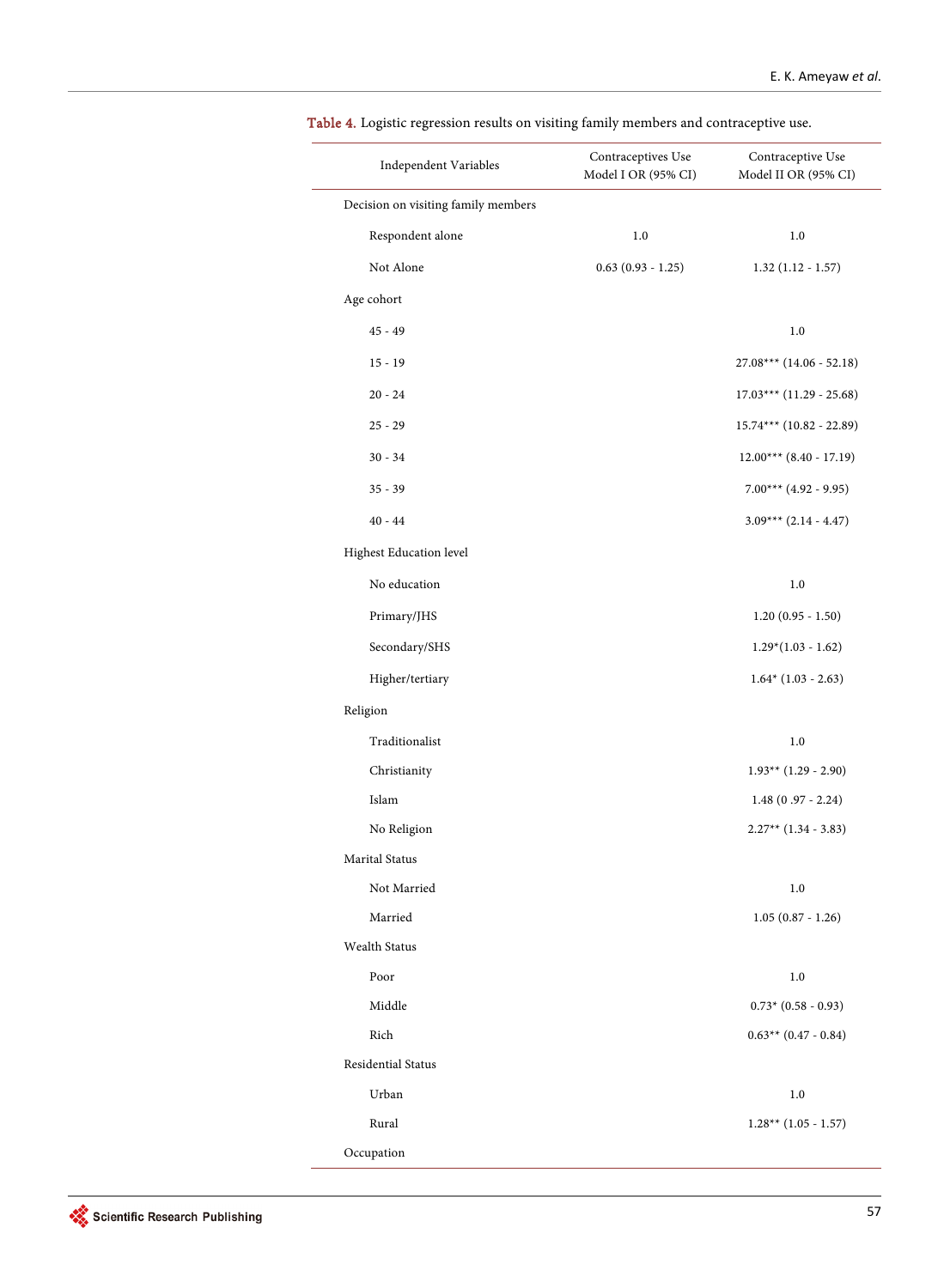## Continued

| Not working                           | 1.0                     |
|---------------------------------------|-------------------------|
| Primary                               | $0.94(0.72 - 1.20)$     |
| Secondary                             | $1.03(0.78 - 1.37)$     |
| Tertiary                              | $0.94$ $(0.75 - 1.18)$  |
| Partner's Occupation                  |                         |
| Tertiary                              | 1.0                     |
| Primary                               | $0.91(0.70 - 1.18)$     |
| Secondary                             | $1.16(0.93 - 1.44)$     |
| Partner's education                   |                         |
| No education                          | 1.0                     |
| Primary/JHS                           | $0.86$ $(0.66 - 1.13)$  |
| Secondary                             | $0.98$ $(0.79 - 1.25)$  |
| Higher/tertiary                       | $0.92$ $(0.64 - 1.30)$  |
| Parity                                |                         |
| At most four                          | 1.0                     |
| More than four                        | $1.63***$ (1.33 - 1.98) |
| <b>Ecological Zone</b>                |                         |
| Coastal                               | 1.0                     |
| Forest                                | $1.34**$ (1.07 - 1.57)  |
| Savanna                               | $1.59***$ (1.25 - 2.03) |
| Knowledge on any contraceptive method |                         |
| Knows no method                       | 1.0                     |
| Knows only traditional method         | $1.58(0.41 - 6.16)$     |
| Knows only modern method              | $2.24(0.98 - 5.13)$     |
| Knowledge on ovulatory cycle          |                         |
| Don't know                            | $1.0\,$                 |
| During period                         | $1.17(0.81 - 2.05)$     |
| After period ended                    | $0.89$ (0.67 - 1.17)    |
| Middle of the cycle                   | $1.05(0.84 - 1.42)$     |
| Before period begins                  | $1.37(0.96 - 1.96)$     |
| At any time                           | $0.70(0.49 - 0.99)$     |
| NHIS Subscription                     |                         |
| No                                    | 1.0                     |
| Yes                                   | $1.38***$ (1.17 - 1.63) |

Exponentiated coefficients; 95% confidence intervals in brackets  $^{\star}p$  < 0.10;  $^{\star\star}p$  < 0.05;  $^{\star\star\star}p$  < 0.001.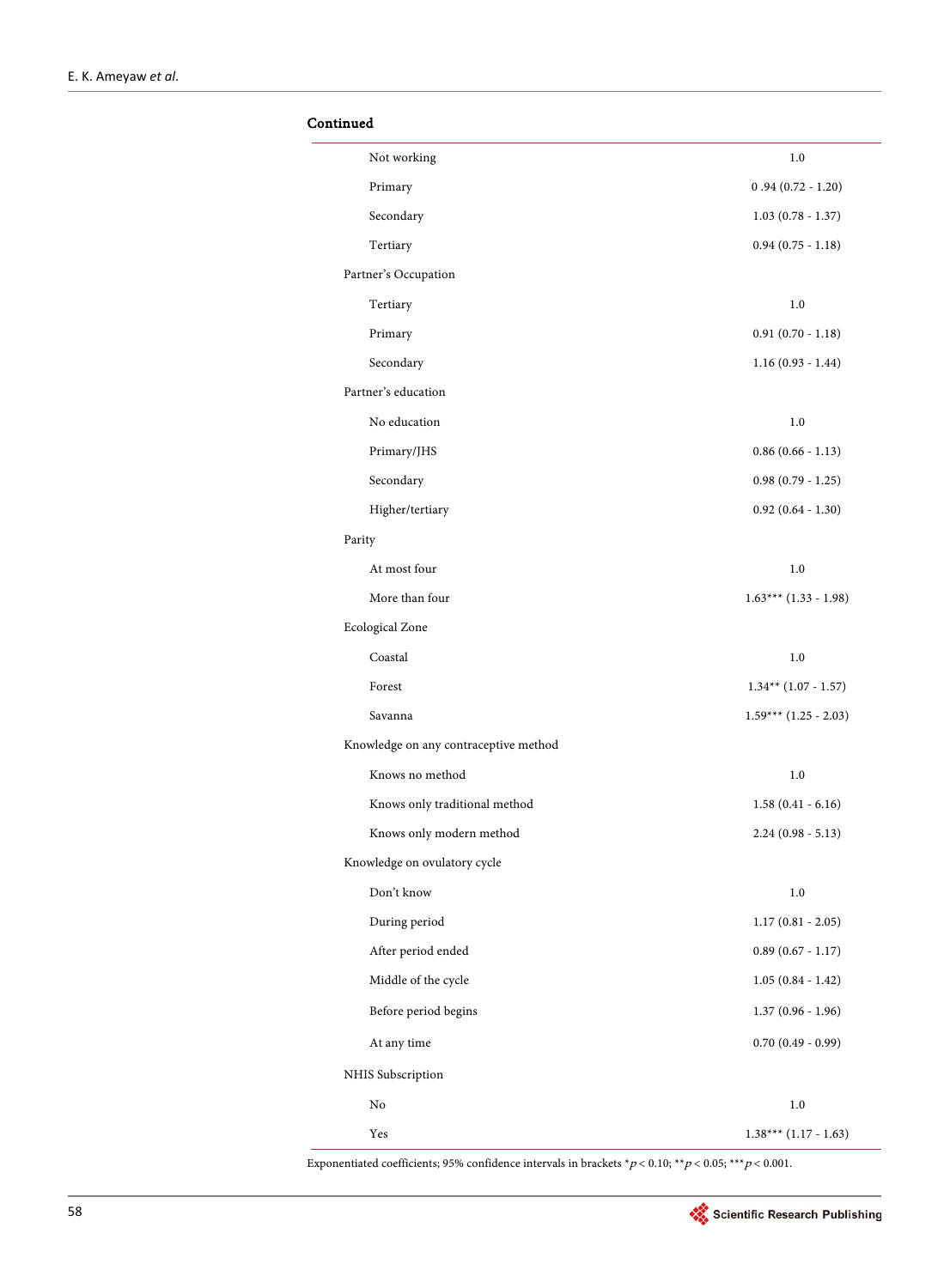0.99) and those who got to know their cycle at the end of their period (OR =  $0.89$ , CI = 0.67 - 1.17) were less probable to use contraceptives. Again, those who had subscribed to the NHIS were highly inclined toward contraceptive use  $(OR = 1.38, CI = 1.17 - 1.17)$ 1.63).

#### **5. Discussion**

This study investigated how empowerment status (measured by woman's ability to decide on her own healthcare, ability to decide on large household purchases and ability to decide on visitation to family members) affects contraceptive use in Ghana using the sixth round of the Ghana Demographic and Health Survey (2014 GDHS). The study found that women who were not taking decision on their own healthcare alone were less probable to use contraceptives as compared to those who were taking such decision alone. The reason could possibly be that, a woman who is able to decide on her healthcare independently is much particular about the consequences of unplanned and mistimed pregnancies. However, those who are unable to decide alone on their health might be facing suppression which may dissuade them from deciding on timing and type of contraceptive to use. In line with the theoretical framework, it has been evident that women empowerment contributes to high possibility of contraceptive use in Ghana. This is in line with an observation made in India where it was found that women are more likely to use contraceptives when their decision-making competency on their health is not compromised [\[36\].](#page-20-0)

It was also realised that less likelihood of contraceptive use characterised women who were not deciding on large household purchases alone as compared to those who were deciding alone. Women taking independent decision on large household purchases might probably have control over household resources including income to afford contraceptives, hence, making them more capable to utilise contraceptive with ease. The finding is consistent with the Theory of Planned Behaviour because the use of contraceptive in this context was motivated by the women's ability to decide on large household purchases. The finding is consistent with the Planned Behavior's theoretical proposition that individual's ability to execute the intended behaviour shall be determined by the ability to have control and relative ease to undertake the intended action [\[23\]](#page-19-5) [\[24\].](#page-19-6) The findings is also consistent with the one reported from Tanzania where it was similarly noticed that women who were empowered were more likely to use contraceptives [\[37\].](#page-20-1)

It was again evident that women who were not deciding alone on visitation to family members were less probable to use contraceptives as compared to those who were deciding alone. This further indicates that, when women are liberated and offered freedom of mobility they will make the right choices regarding their wellbeing particularly regarding issues pertaining to their reproductive health as revealed in this study. Mobility undoubtedly brings about easy flow of information and as such when women are able to move about without coercion they are more probable to interact with other people who might introduce them to the various contraceptives, their relevance and side effects. This finding contradicts an earlier observation that women's sole decisionmaking is not a strong indicator for contraceptive use [\[38\].](#page-20-2) However the finding is con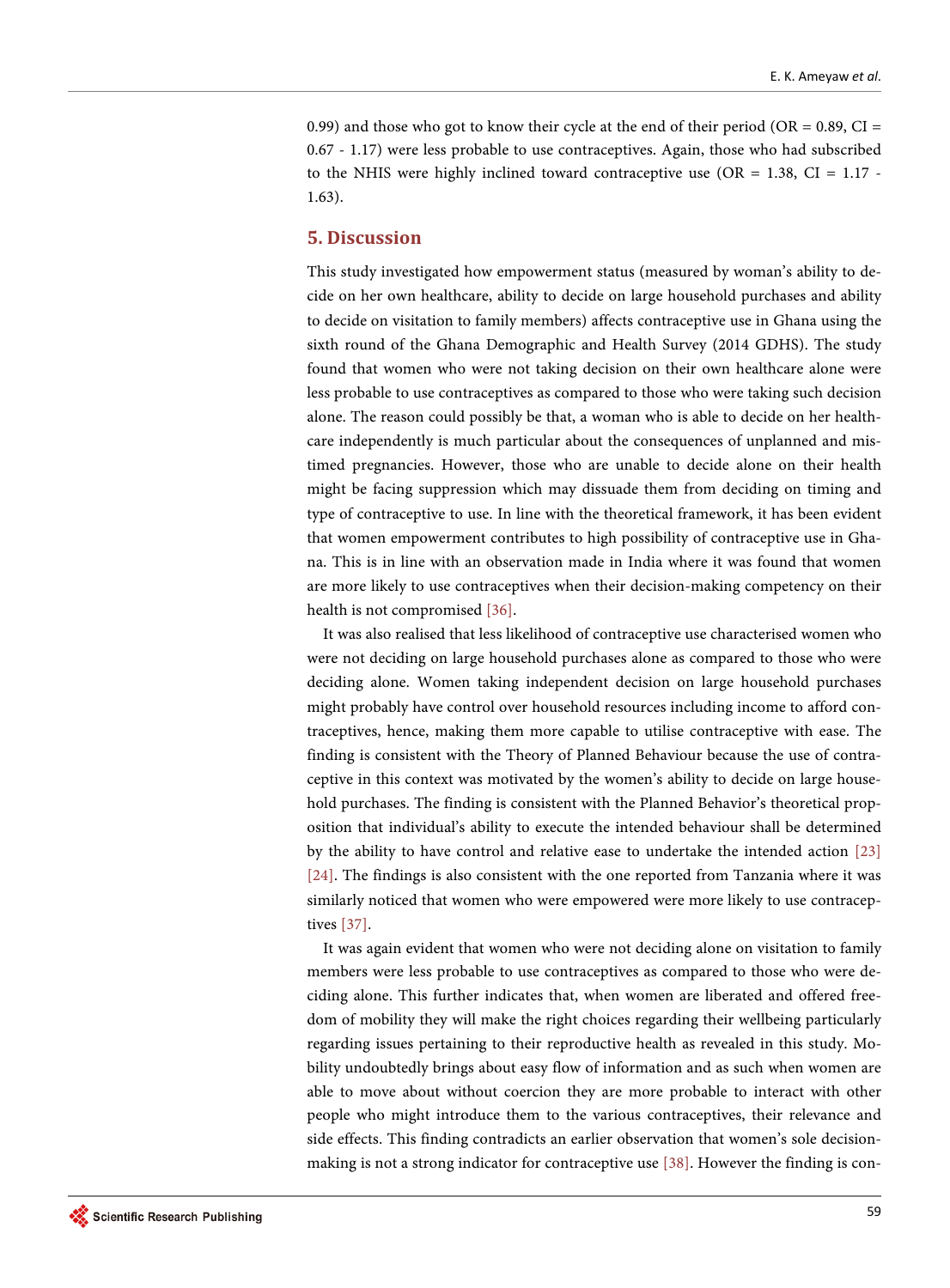sistent with some earlier studies which investigated women empowerment and contraceptive use [\[38\]](#page-20-2) [\[39\]](#page-20-3).

The results of the study further indicated that, age of the women was a determinant to contraceptive use and that, women at their youthful stage were more likely to use contraceptives as compared to their other counterparts. Possible explanation to this observation might be that the youth may be highly motivated to use contraceptives as a protective mechanism against unintended pregnancies. However, as one advances in age, individual's desire to have children increases especially in the Ghanaian setting where this is motivated by societal expectations and premium placed on women to give birth. As such women in their late reproductive life are more likely to forego contraceptives in order to bear children. This is in line with the theory of planned behaviour's assertion that individual's behavior is shaped by how their referents expect them to behave. The results also corroborate findings by Nyarko [\[22\]](#page-19-4) who noticed that, age of adolescents influenced contraceptive usage among female adolescents in Ghana.

Again, the study revealed that educated women were generally more likely to use contraceptives as compared with their colleagues without education. This implies that educated women possibly owing to their knowledge-base in contraceptives are probable to undertake better assessment thereby forming a positive attitude toward contraceptives thereby transforming into higher usage of contraceptives. As argued by the theory of planned behaviour, individuals will engage in any act upon thoughtfully reflecting on the positive outcomes of the intended behavio[r \[23\]](#page-19-5) [\[24\].](#page-19-6)

Education indirectly also affects contraceptive use on the basis that highly educated women are more likely to engage in highly paid jobs which will subsequently boost their income and enhance their capability to afford contraceptives. The results confirms findings by some earlier studies where they observed that highly educated women were more likely to use contraceptives in Tanzania and Ethiopia [\[40\]](#page-20-4) [\[41\].](#page-20-5) Similarly, it has been observed that women's education influenced their contraceptive usage in Pakistan and Indonesia and that educated women were more likely to use contraceptives than women without education [\[42\]](#page-20-6) [\[43\].](#page-20-7)

The study also noticed that women without religious affiliation had a higher chance to use contraceptives. This finding contradicts what was reported by a study using the 2008 GDHS dataset which reported that women affiliated to religious groups were more likely to use contraceptives as compared to their counterparts without any affiliation in Ghana [\[9\].](#page-18-8) The observation made in the current study could partly be due to changes in doctrinal teachings that might have taken place over a given period of time and consequently impacted societal expectations and perceptions about contraceptives use. When doctrinal teachings despise the use of contraceptives, it would create negative perception about contraceptives in society, hence, rendering women less motivated to use contraceptive to avoid stigmatisation and discrimination. The underlying assumption of the theory of planned behaviour also strengthens this argument. As explained by the theory, people put up behaviour after realising that, significant others including husbands and relatives favour the intended behaviou[r \[23\]](#page-19-5) [\[24\].](#page-19-6)

The study also noted that married women were highly probable to use contraceptive than non-married women. In addition to the likelihood of obtaining financial support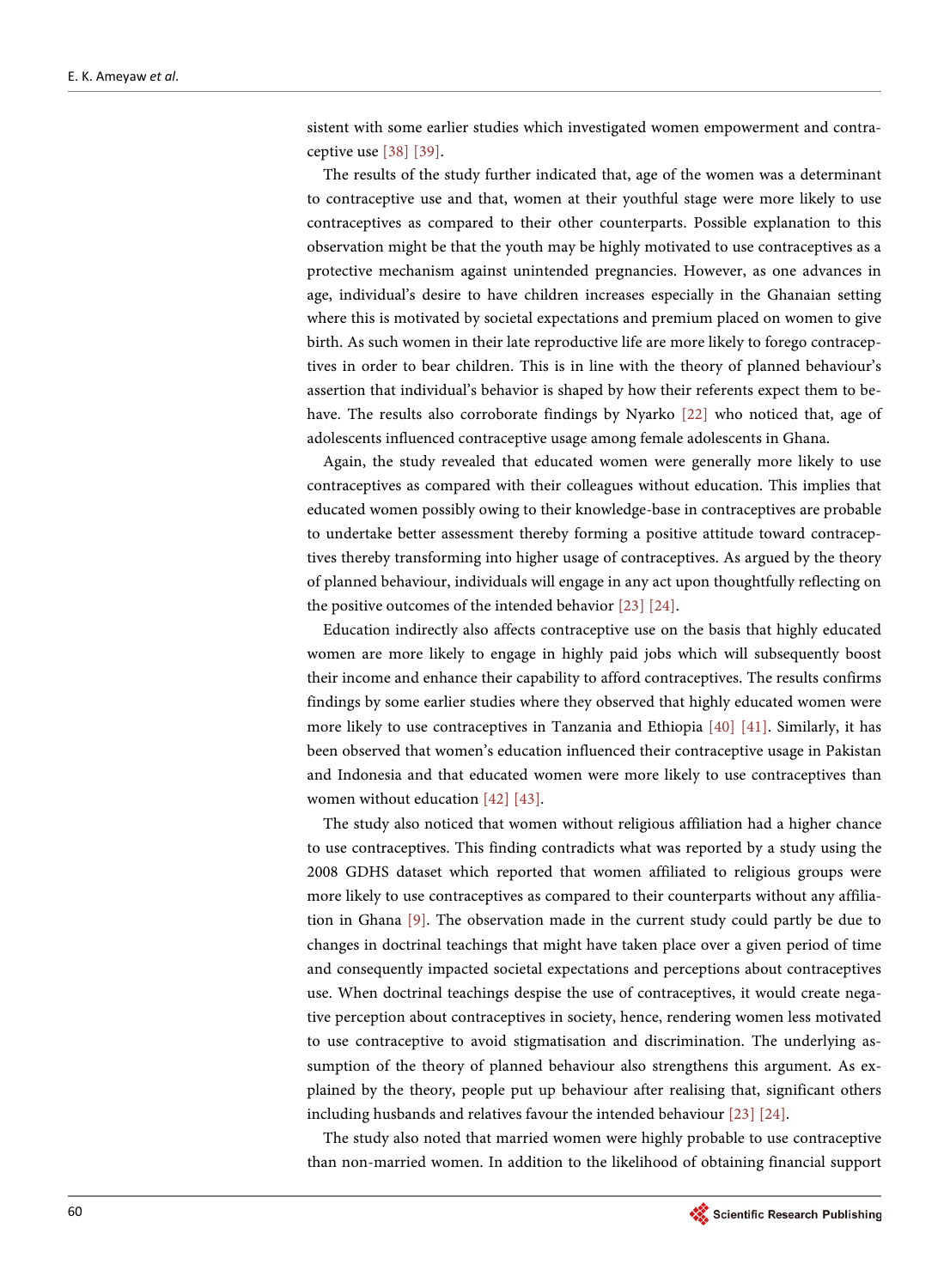from husbands to secure contraceptives, it is possible that sexual activity is high within marital unions in Ghana, hence accounting for the high contraceptive usage among married women as compared to the non-married women. This is also consistent with some earlier findings from Ghana and Ethiopi[a \[20\]](#page-19-2) [\[41\].](#page-20-5)

Again, the study noticed that women with higher wealth status were less likely to use contraceptives as compared to low wealth status. It was least expected for women with lower wealth status to use contraceptive more than women with higher wealth status since poor women are unlikely to afford contraceptives as compared to the rich women. A possible explanation to this could arise from the fact that poor women usually noted for high fertility rate are increasingly becoming aware of the need to reduce the number of birth [\[42\].](#page-20-6) This result contradict another Ghanaian based study where after exploring the correlates of contraceptive use among women of reproductive age noticed that one's wealth status was positively inclined towards contraceptive use in Ghana [\[20\].](#page-19-2)

The study also noted that rural women were more probable to use contraceptives, compared with urban dwellers. Possible explanation to this could be as a result of husband approval of smaller family size among rural women. As argued by the theory of planned behaviour, women are more comfortable using contraceptives after realising that their referents (husbands) are in support of and approve [\[23\].](#page-19-5)

Moreover, the study observed that women working in the secondary sector were more likely to use contraceptives compared with their counterparts in other sectors. As Ajzen purported, individuals embark on any action based on rational choice and that individuals assess the outcome of the intended behavior prior to commencement of that action. Therefore women working in the secondary sector, possibly due to fear of losing their jobs due to pregnancy would rationally choose to use contraceptives in order to secure their jobs.

## **6. Conclusion**

The theory of planned behaviour was useful for the study in that the empowerment status (measured by ability to decide independently on one's own healthcare, large household purchases and visiting family members) and socio-demographic characteristics of the women featured in women's contraceptive usage. This study has added knowledge to the existing literature on determinants of contraceptive use in Ghana and has drawn attention to the fact that if women could be empowered, they will be more inclined toward effective use of contraceptive which will in tend aid in controlling fertility and sexually transmitted infections. There is therefore the need to intensify women empowerment interventions through mass media and all possible avenues in order to enhance their reproductive health. Again, the study noted that education influenced contraceptive usage which calls for the need to promote female education in Ghana. Poor women were more likely to use contraceptives which is least expected and this calls for a longitudinal study into the phenomenon.

## **Limitation of the Study**

The cross sectional nature of the survey does not allow to identity cause and effect. However, the results present a true reflection of the relationship between women em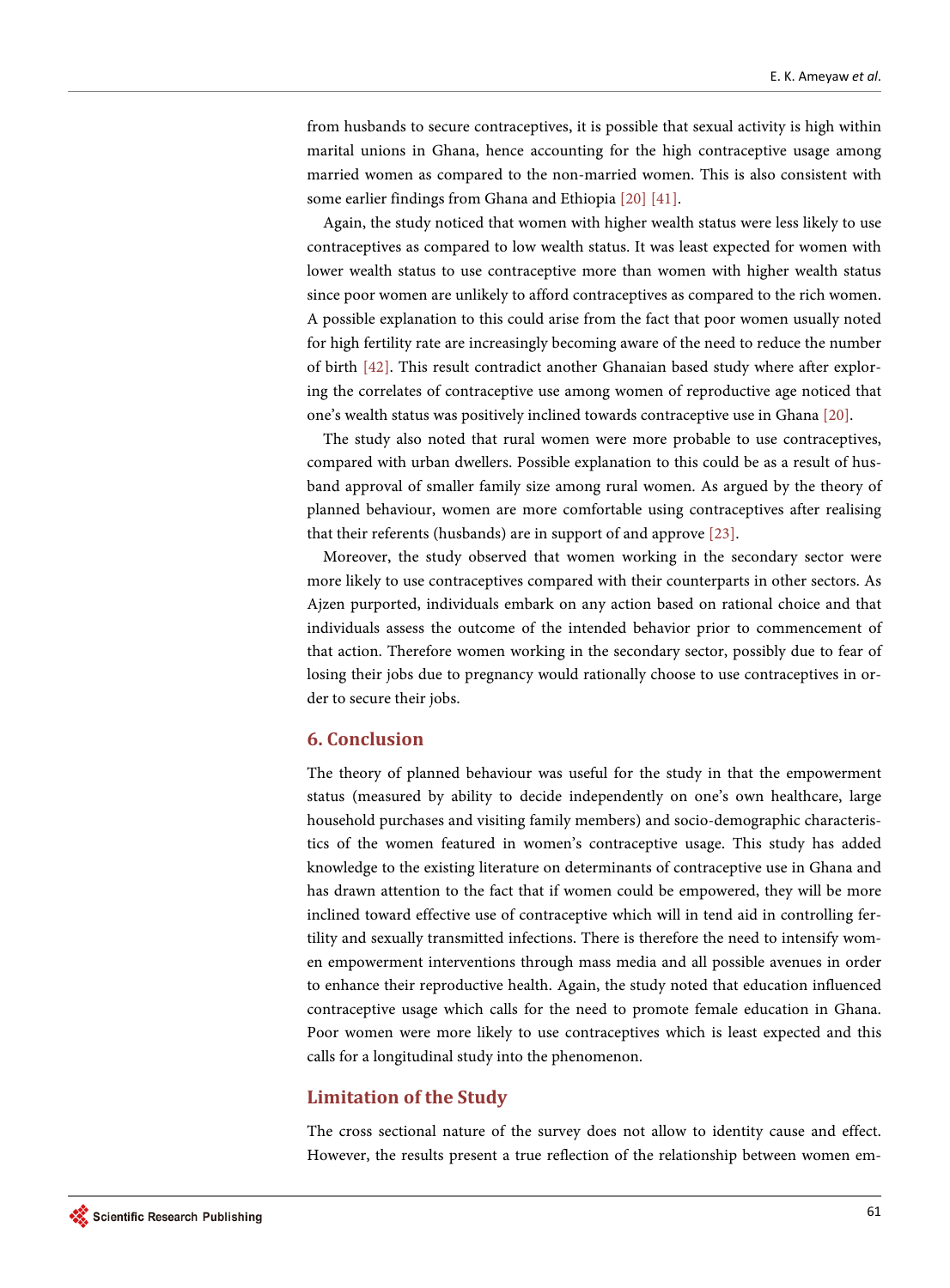powerment and contraceptive use and thereby provide insights into holistic interventions worth instituting to enhance contraceptive usage in Ghana.

# **Authors Contribution**

EKA conceived the study, FA and EKA conducted the analysis and interpretation of results, PA and CSA drafted and proof read the manuscript for important intellectual content.

## **References**

- <span id="page-18-0"></span>[1] Population Division, Department of Economic and Social Affairs, United Nations (2015) Trends in Contraceptive Use Worldwide 2015 (ST/ESA/SER.A/349).
- <span id="page-18-1"></span>[2] Rutstein, S. and Winter, R. (2015) Contraception Needed to Avoid High-Fertility-Risk Births, and Maternal and Child Deaths That Would Be Averted. DHS Analytical Studies No. 50, ICF International, Rockville.
- <span id="page-18-2"></span>[3] Hogue, N. (2007) Trends in the Determinants of the Choice of a Contraceptive Method in Ghana, 1988-2003. American Sociology Association, New York.
- <span id="page-18-3"></span>[4] Ghana Health Service, Ghana Statistical Service and ICF International (2015) Ghana Demographic and Health Survey 2014. GSS, GHS, and ICF International, Rockville.
- <span id="page-18-4"></span>[5] Malhotra, A., Schuler, S.R. and Boender, C. (2002) Measuring Women's Empowerment as a Variable in International Development. The World Bank, Washington DC.
- <span id="page-18-5"></span>[6] United Nations and Republic of Ghana (2015) Ghana Millennium Development Goals 2015 Report. United Nations and Ghana.
- <span id="page-18-6"></span>[7] Odoi-Agyarko, H. (2003) Profile of Reproductive Health Situation in Ghana. WHO, Geneva.
- <span id="page-18-7"></span>[8] WHO (2014) The Country Cooperation Strategy. WHO, Geneva.
- <span id="page-18-8"></span>[9] Momsen, J.H. (2004) Gender and Development. Routledge, London.
- <span id="page-18-9"></span>[10] Oxfam (1995) The Oxfam Handbook of Relief and Development. Oxfam, Oxford.
- <span id="page-18-10"></span>[11] UNDP (1998) Human Development Report. Oxford University Press, New York.
- <span id="page-18-11"></span>[12] Kabeer, N. (2005) Gender Equality and Women's Empowerment: A Critical Analysis of the Third Millennium Development Goal. Gender and Development, 13, 13-24. <https://doi.org/10.1080/13552070512331332273>
- <span id="page-18-12"></span>[13] Hameed, W., Azmat, S.K., Ali, M., Sheikh, M.I., Abbas, G., et al. (2014) Women's Empowerment and Contraceptive Use: The Role of Independent versus Couples' Decision-Making, from a Lower Middle Income Country Perspective. PLoS ONE, 9, e104633. <https://doi.org/10.1371/journal.pone.0104633>
- <span id="page-18-13"></span>[14] Kishor, S. and Johnson, K. (2005) Women at the Nexus of Poverty and Violence: How Unique Is Their Disadvantage? In: Kishor, S., Ed., A Focus on Gender: Collected Papers on Gender Using DHS Data, ORC Macro, Calverton, 147-180.
- <span id="page-18-14"></span>[15] Ghana Statistical Service (2008) Ghana Living Standards Survey 5'. Ghana Statistical Service, Accra.
- <span id="page-18-15"></span>[16] Awumbila, M (2000) Women and Gender Equality in Ghana: A Situational Analysis. In: Tsikata, D., Ed., Gender Training in Ghana: Politics, Issues and Tools, Woeli Publishing Services, Accra.
- <span id="page-18-16"></span>[17] Ministry of Women and Children's Affairs (MOWAC) (2004) Ghana's Second Progress Report on the Implementation of the African and Beijing Platform of Action and Review Report for Beijing+10. MOWAC, Accra.

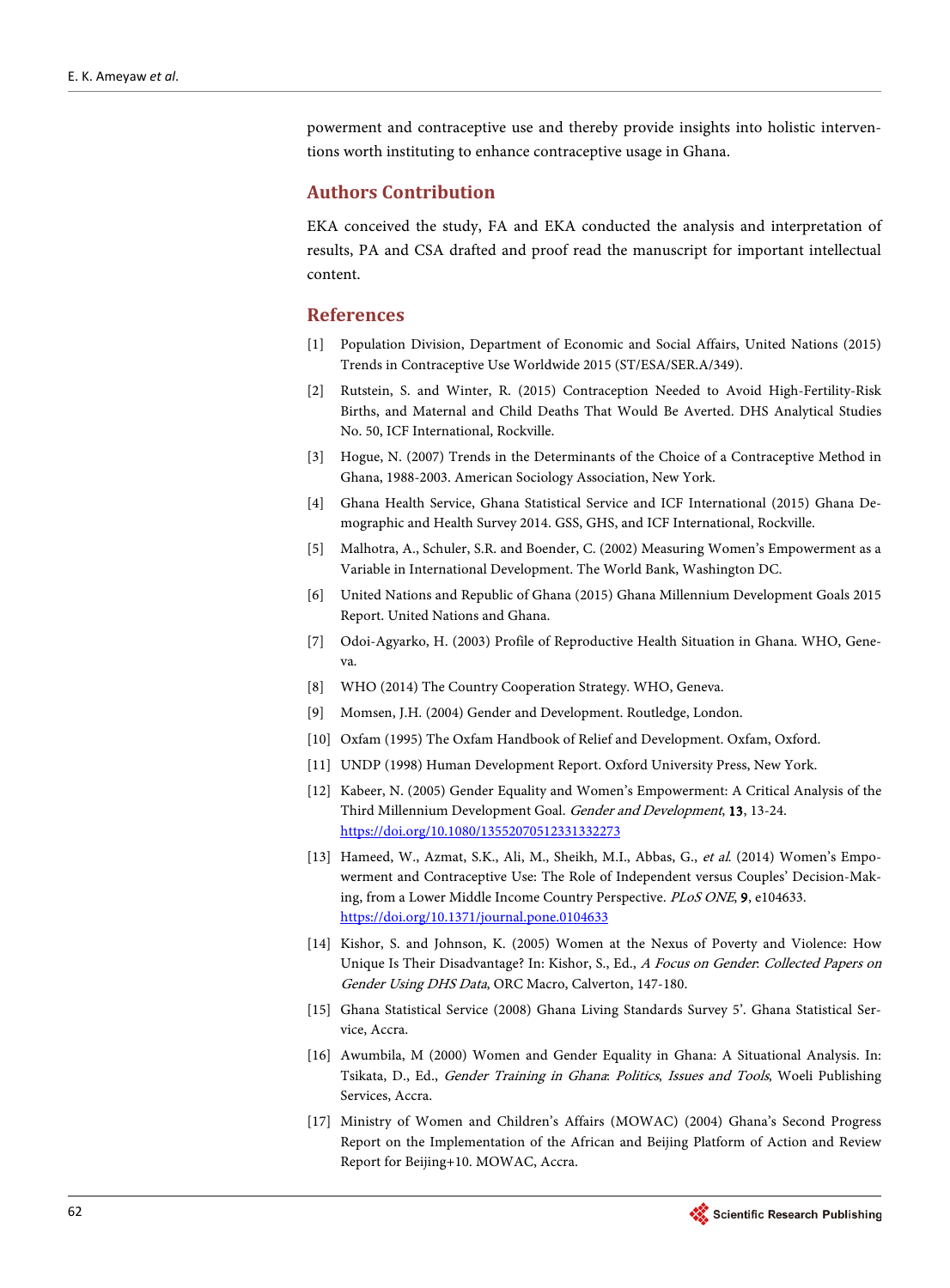- <span id="page-19-0"></span>[18] Ghana Statistical Service (GSS), Ghana Health Service (GHS) and ICF Macro (2009) Ghana Demographic and Health Survey 2008. GSS, GHS and ICF Macro, Accra.
- <span id="page-19-1"></span>[19] Blunch, N.H. (2008) Human Capital, Religion and Contraceptive Use in Ghana. Paper Presented at the Annual Meeting of the Association for the Study of Religion, Economics, and Culture, Lee University, Lexington.
- <span id="page-19-2"></span>[20] Nketiah-Amponsah, E., Arthur E. and Abuosi, A. (2013) Correlates of Contraceptive Use among Ghanaian Women of Reproductive Age (15 - 49 Years). African Journal of Reproductive Health, 16, 154-166.
- <span id="page-19-3"></span>[21] Adjei, D., Sarfo, J.O. and Asiedu, M. (2014) Predictors of Contraceptive Use in Ghana: Role of Religion, Region of Residence, Ethnicity and Education. Journal of Advocacy, Research and Education, 1, 3-7.
- <span id="page-19-4"></span>[22] Nyarko, S.H. (2015) Prevalence and Correlates of Contraceptive Use among Female Adolescents in Ghana. BMC Women's Health, 15, 60. <https://doi.org/10.1186/s12905-015-0221-2>
- <span id="page-19-5"></span>[23] Fishbein, M. and Ajzen, I. (2010) Predicting and Changing Behaviour: The Reasoned Action Approach. Psychology Press, New York.
- <span id="page-19-6"></span>[24] Ajzen, I. (1991) The Theory of Planned Behaviour. Organisational Behaviour and Human Decision Processes, 50, 179-211.
- <span id="page-19-7"></span>[25] Bryan, A., Ruiz, M.S. and O'Neill, D.O. (2003) HIV-Related Behaviors among Prison Inmates: A Theory of Planned Behavior Analysis. Journal of Applied Social Psychology, 33, 2565-2586[. https://doi.org/10.1111/j.1559-1816.2003.tb02781.x](https://doi.org/10.1111/j.1559-1816.2003.tb02781.x)
- <span id="page-19-8"></span>[26] Povey, R., Conner, M., Sparks, P., et al. (2000) Application of the Theory of Planned Behavior to Two Dietary Behaviors: Roles of Perceived Control and Self-Efficacy. British Journal of Health Psychology, 5, 121-139. <https://doi.org/10.1348/135910700168810>
- [27] Kridli, S.A.O. and Libbus, K. (2002) Establishing Reliability and Validity of an Instrument Measuring Jordanian Muslim Women's Contraceptive Beliefs. Healthcare for Women International, 23, 870-881. <https://doi.org/10.1080/07399330290112371>
- <span id="page-19-9"></span>[28] Reinecke, J., Schmidt, P. and Ajzen, I. (1996) Application of the Theory of Planned Behavior to Adolescents' Condom Use: A Panel Study. Journal of Applied Social Psychology, 26, 749-772. <https://doi.org/10.1111/j.1559-1816.1996.tb01128.x>
- <span id="page-19-10"></span>[29] Godin, G. and Kok, G. (1996) The Theory of Planned Behavior: A Review of Applications to Health Related Behaviors. American Journal of Health Promotion, 11, 87-98.
- <span id="page-19-11"></span>[30] Armitage, C.J. and Conner, M. (2001) Efficacy of the Theory of Planned Behaviour: A Meta-Analytic Review. British Journal of Social Psychology, 40, 471-499. <https://doi.org/10.1348/014466601164939>
- <span id="page-19-12"></span>[31] Peyman, N. and Oakley, D. (2009) Effective Contraceptive Use: An Exploration of Theory-Based Influences. Health Education Research, 24, 575-585. <https://doi.org/10.1093/her/cyn058>
- <span id="page-19-13"></span>[32] Bechtel, R. and Churchman, A. (2002) Handbook of Environmental Psychology. John Wiley, New York.
- <span id="page-19-14"></span>[33] Winter, D.D. and Koger, S.M. (2004) The Psychology of Environmental Problems. Lawrence Erlbaum, Hillside.
- <span id="page-19-15"></span>[34] Ghana Statistical Service (GSS) and UNDP (2013) 2010 Population & Housing Census Report. Millennium Development Goals in Ghana, Accra.
- <span id="page-19-16"></span>[35] Dixon, J., Tenkorang, E.Y., Luginaah, I.N., Kuuire, V.Z. and Boateng, G.O. (2014) National Health Insurance Scheme Enrolment and Antenatal Care among Women in Ghana: Is There Any Relationship? Tropical Medicine & International Health, 19, 98-106. <https://doi.org/10.1111/tmi.12223>